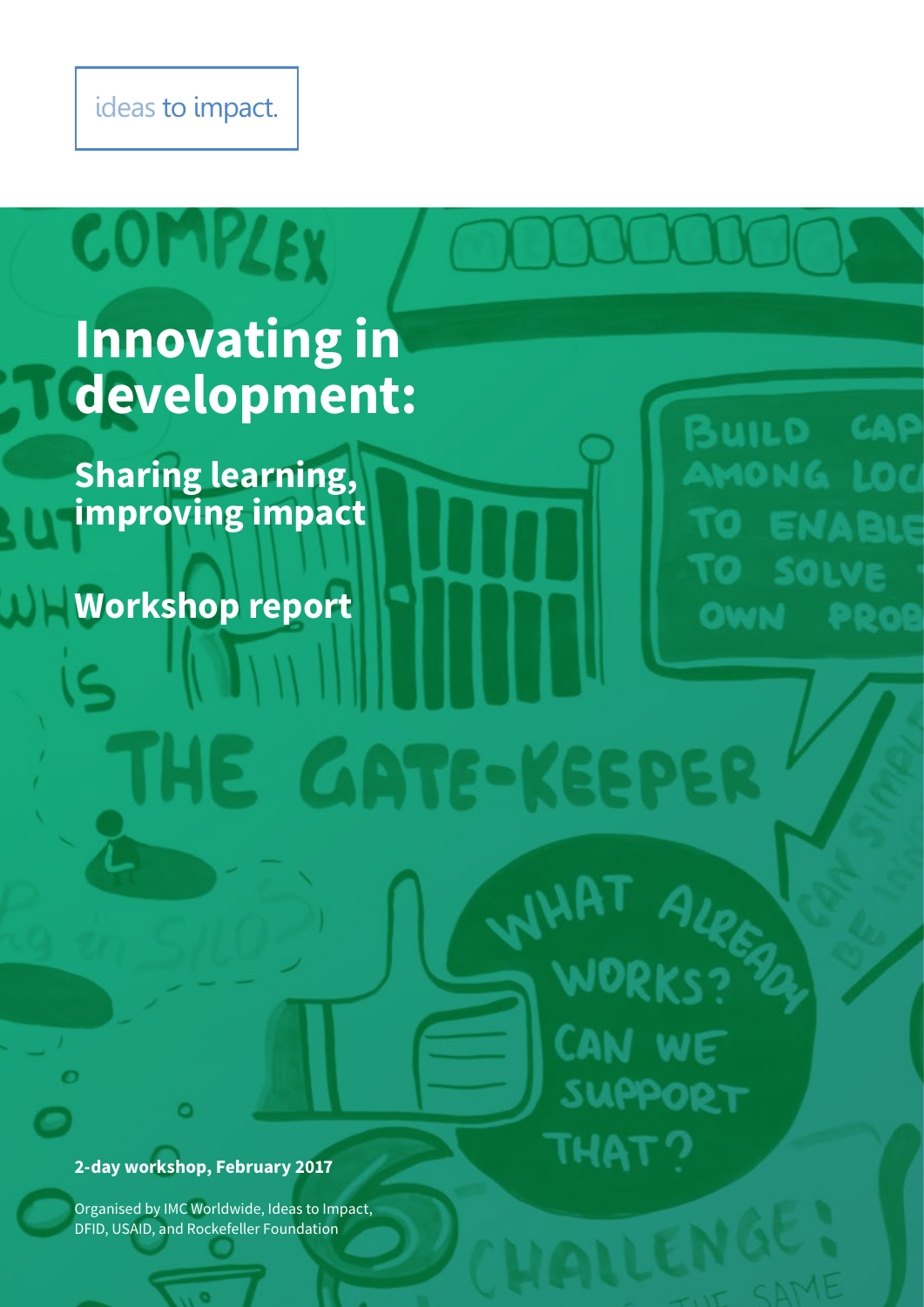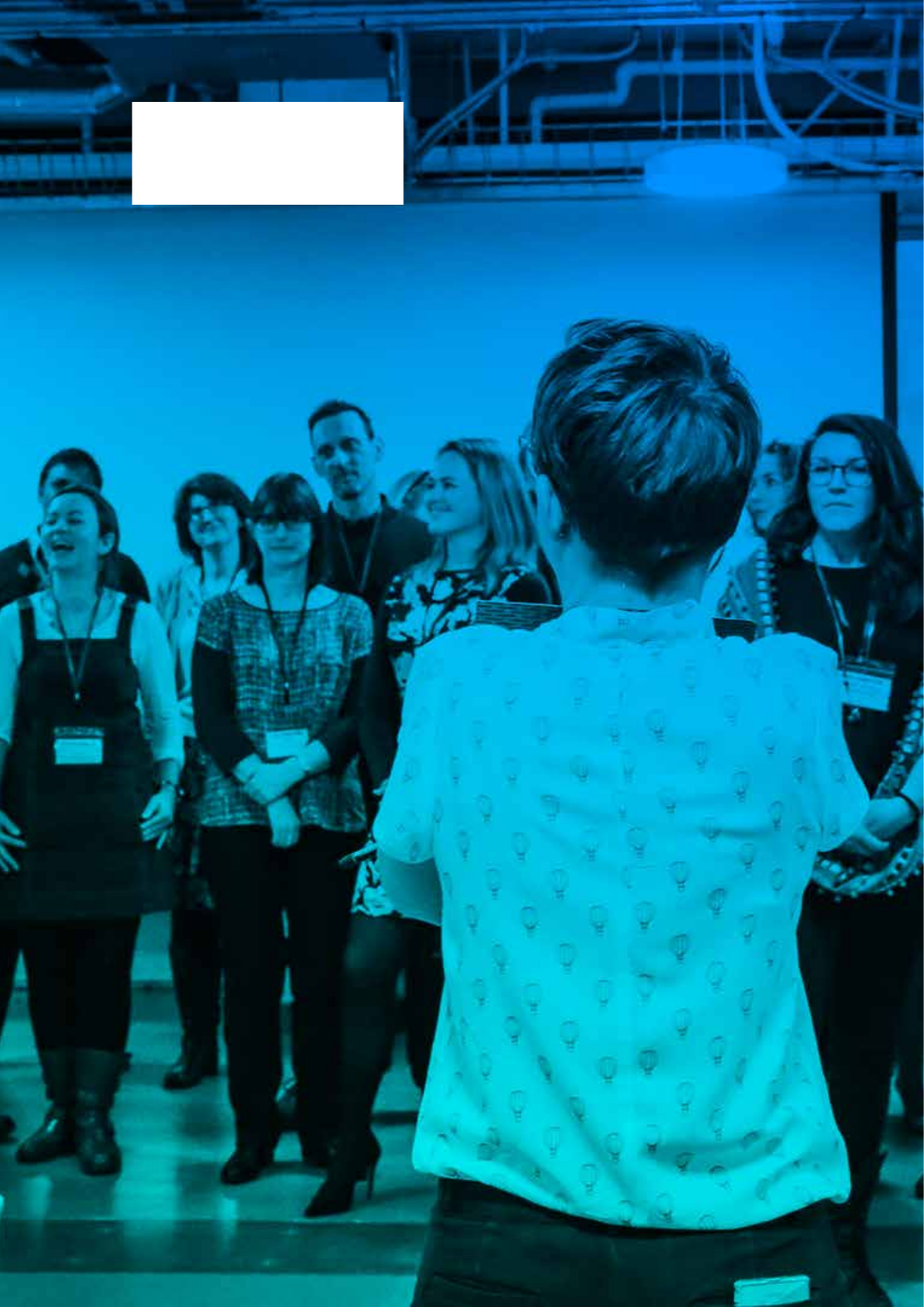# Innovating in development workshop report

| <b>Message from the event team</b>                                                                    |        |
|-------------------------------------------------------------------------------------------------------|--------|
| <b>Opening session: Where are we, and where next?</b><br>Theme 1: Scaling, replication, and diffusion | 5<br>6 |
|                                                                                                       |        |
| Theme 3: Working proactively with risk                                                                | 13     |
| An emerging learning community? Next steps                                                            | 19     |

# **Authors**

Isabel Vogel, Gabrielle Minkley, Sajid Chowdhury

# **Design**

Sumi Mahmud, Big Blue Communications

# **Acknowledgements**

Many thanks to all event participants, who contributed energy, experience and insights.

We would especially like to thank the speakers who shared stories from their innovation journeys: Ken Banks (kiwanja.net); David de Ferranti (Results for Development); Anna Skeels (Humanitarian Innovation Fund); David McGinty (Human Development Innovation Fund); Gareth Zahir-Bill (Shell Foundation); Maxime Bayen and Rosie Afia (GSMA); Cheryl Brown (Ideas to Impact).

We would also like to thank the implementing team at IMC Worldwide: Isabel Vogel, Gabrielle Minkley, Catherine Fisher, Bryony Everett, Anthony Way, Sajid Chowdhury and Ben Walker.

We also thank our steering group for valuable insights and support: Hunter Goldman and Kippy Joseph (The Rockefeller Foundation); Grace Horner and Seema Patel (USAID); Magdalena Banasiak and Tamara Giltsoff (DFID); Ben Ramalingam (Institute of Development Studies). Finally, we thank the Department for International Development (DFID) for their support for this event and to the Ideas to Impact programme.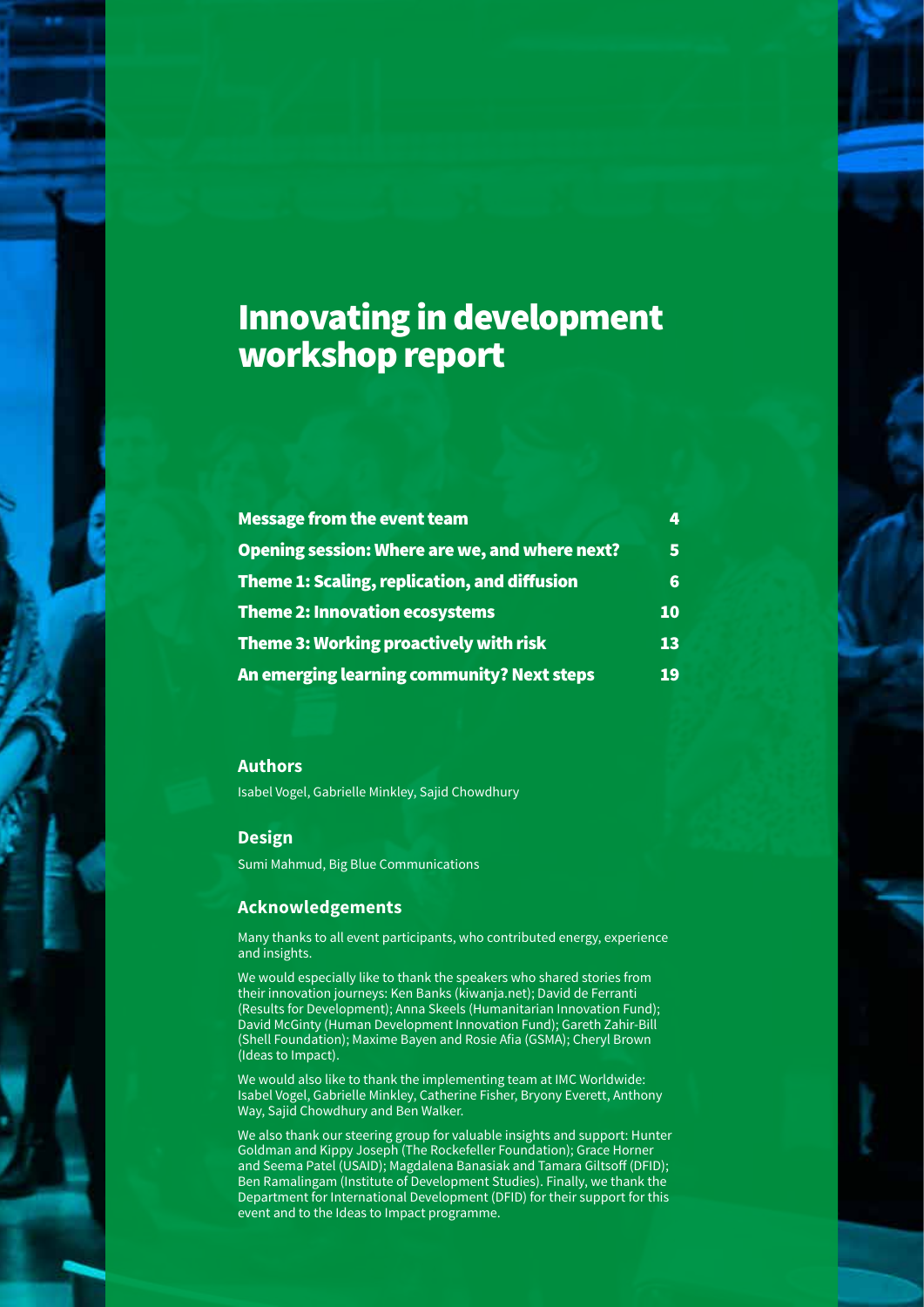# Message from the event team.

**In February 2017, 55 people met in London for two days to share learning across different areas of innovation work, and catalyse a community of practice to accelerate innovating in international development.** 

Participants came from government, public sector, not-forprofit, philanthropic and private sector, from international development and humanitarian assistance spheres, with shared passion to make change happen.

At the 2015 Financing for Development conference in Ethiopia, 12 organisations called for innovation in international development to support achievement of the SDGs. Today, implementation of SDGs is gaining momentum, and innovation in development programmes are tackling global challenges through diverse approaches—grant-making programmes, challenge funds, innovation prizes, and social impact bonds.

There are many success stories, but, in many areas there is still a strong sense of 'business as usual', despite the urgency needed to meet innovation challenges soon. As aid agencies grapple with limited public funds, reaching the SDGs through conventional development programmes alone will be impossible. We need combined efforts to create innovative solutions to meet challenges facing the poorest communities.

The event discussions were rich, reflecting diverse perspectives and operational experience from many sectors. Participants valued the rare opportunity to reflect and share learning and make new connections with others facing similar challenges. But this event is just one step—we need to involve local innovators, entrepreneurs and implementing agencies in developing countries to really create change.

#### **This report summarises key lessons from our discussions.**

### **Event overview**

A learning journey to explore three broad themes through presentations and open group sessions to ask "what do we already know? What's working or not working? What do we need to tackle next?

### **THEME 1: Scaling, replication and diffusion**

Different routes to scaling, funding scaling, and "Mini but mighty" (when small-scale and grassroots innovation is right)

#### **THEME 2: Innovation ecosystems**

Ecosystem objectives, what's needed, and collaboration, trust and relationships

#### **THEME 3: Risk**

Working proactively and adaptively with risks. "Act fast, measure slowly". Sharing reputational risks. Ethical risks of innovation, and unintended consequences



# ideas to impact.

**"The event confirmed our hunch that we have so much to learn from each other if we can just get out of our silos and make a space to connect with innovation peers and counterparts from across the spectrum of development and humanitarian sectors, NGOs and the private sector. It was a great couple of days - energising, inspiring and useful."**

Isabel Vogel Independent Evaluator Innovating in Development Event Facilitator **<sup>4</sup> 'Innovating in development' Workshop report**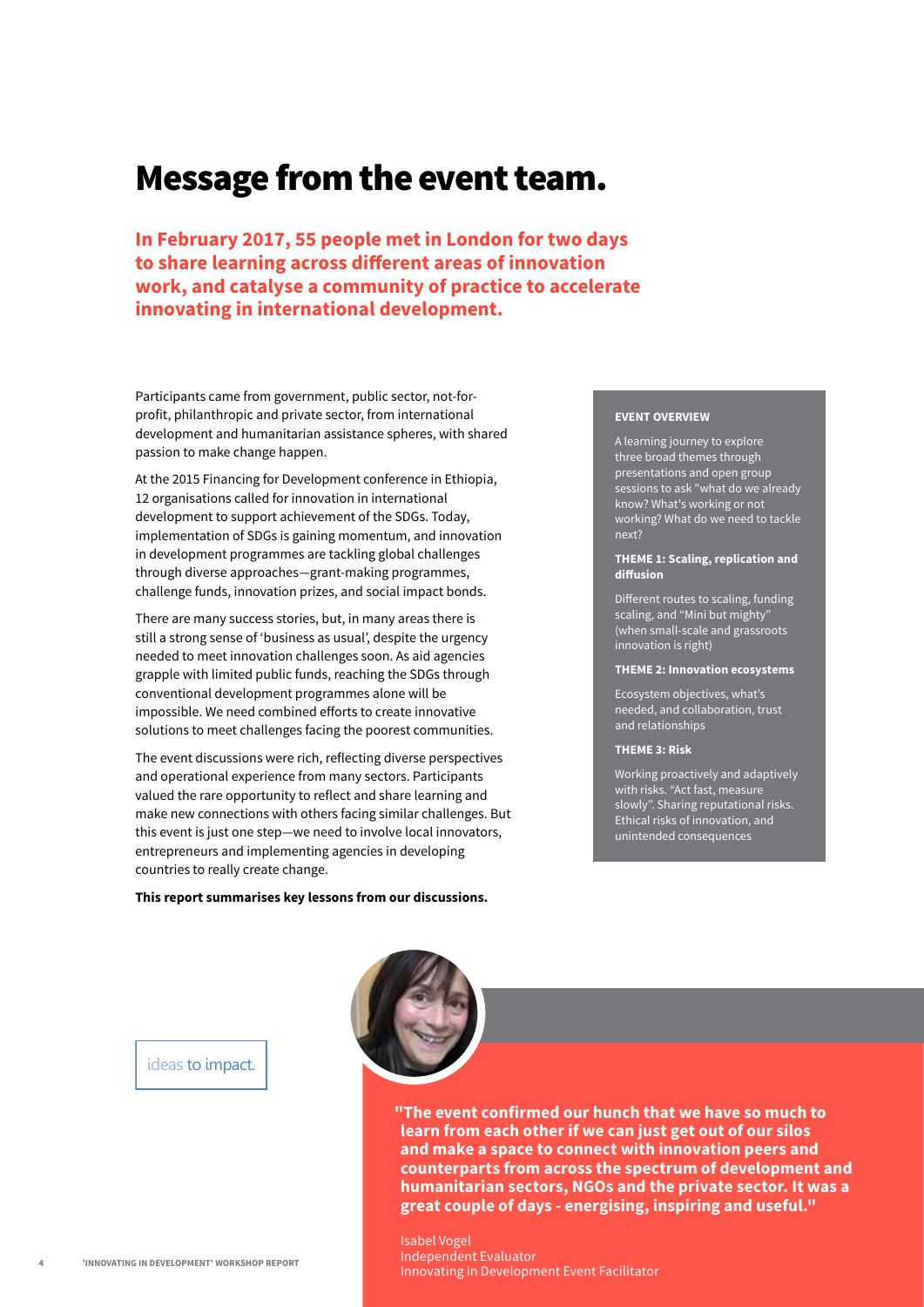# Opening session: Where are we, and where next?

**Ken Banks, UK DFID Entrepreneur in Residence, challenged us to reflect on why, despite identifying principles to guide innovation efforts more than two years ago, we are still not meeting them.**

**Sharing 15 years of observation as a practitioner and entrepreneur, Ken identified the following issues:**

Global development is complex and challenging. No gatekeepers, no-one with ultimate decision on what needs to be done, and little coordination in terms of innovating for development. Patchy progress since 2005.

Funding too many pilots, and too few go to scale, but how appropriate to be so scattered when resources are so scarce?

**Should embrace failure.** Need to shift narratives, management tools, and financing to work better with failure and iteration as positive parts of innovation. Most Silicon Valley start-ups fail. Are we willing and politically able to run that kind of risk?

We remain obsessed with novelty. We overlook simple tech that works, and we risk contributing to chaos with multiple apps for same issue, instead of trying proven solutions, often simpler.

Innovation in development is closed, siloed. For example, mobile health often doesn't cross into health innovation, let alone into other sectors.

But open innovation does not always help either. Innovators work in developed countries to try to solve problems remotely, then fly in to test with poor communities, while we still fail to support local actors and build systems they need to develop homegrown solutions.

Does everything have to scale? Is it enough to solve a specific problem in a specific place if it reduces poverty or human suffering? What happens if we all just tackle big problems?

To tackle this, Ken called for:

Critical, stringent questioning of the need for new tools and tech when existing technologies could be applied.

Shifting to a holistic focus, onto unmet needs and problemsolving, bridging across sectors and silos and encompassing innovations in processes as well as technologies.

Setting achievable vision and targets for working with local innovators, enterprises and institutions to solve problems where they exist. For example: aiming for half of development innovation funding to go directly to local innovators by 2020.

Helping donors develop appropriate and flexible financing and management for support to innovation, especially within developing countries.



**"We don't have a shared vision of 20 years from now, more local innovation, more local capacity building, and at least half of the stuff we fund being developed locally in where problems exist... Right now, we work badly towards a goal that we don't have."**

**Ken Banks**

DFID Entrepreneur in Residence Founder of kiwanja.net Creator, Frontline SMS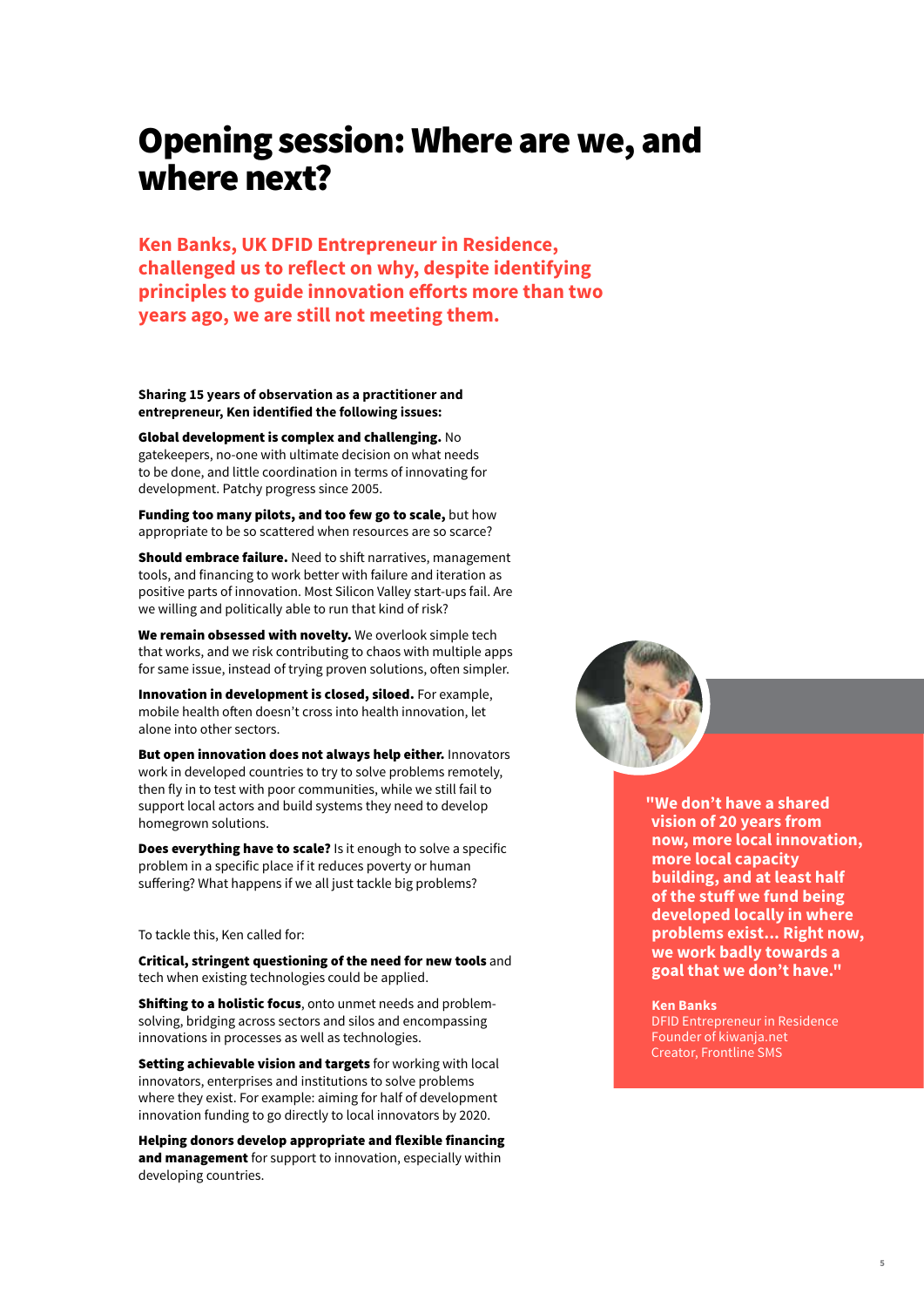**'Innovating in development' Workshop report**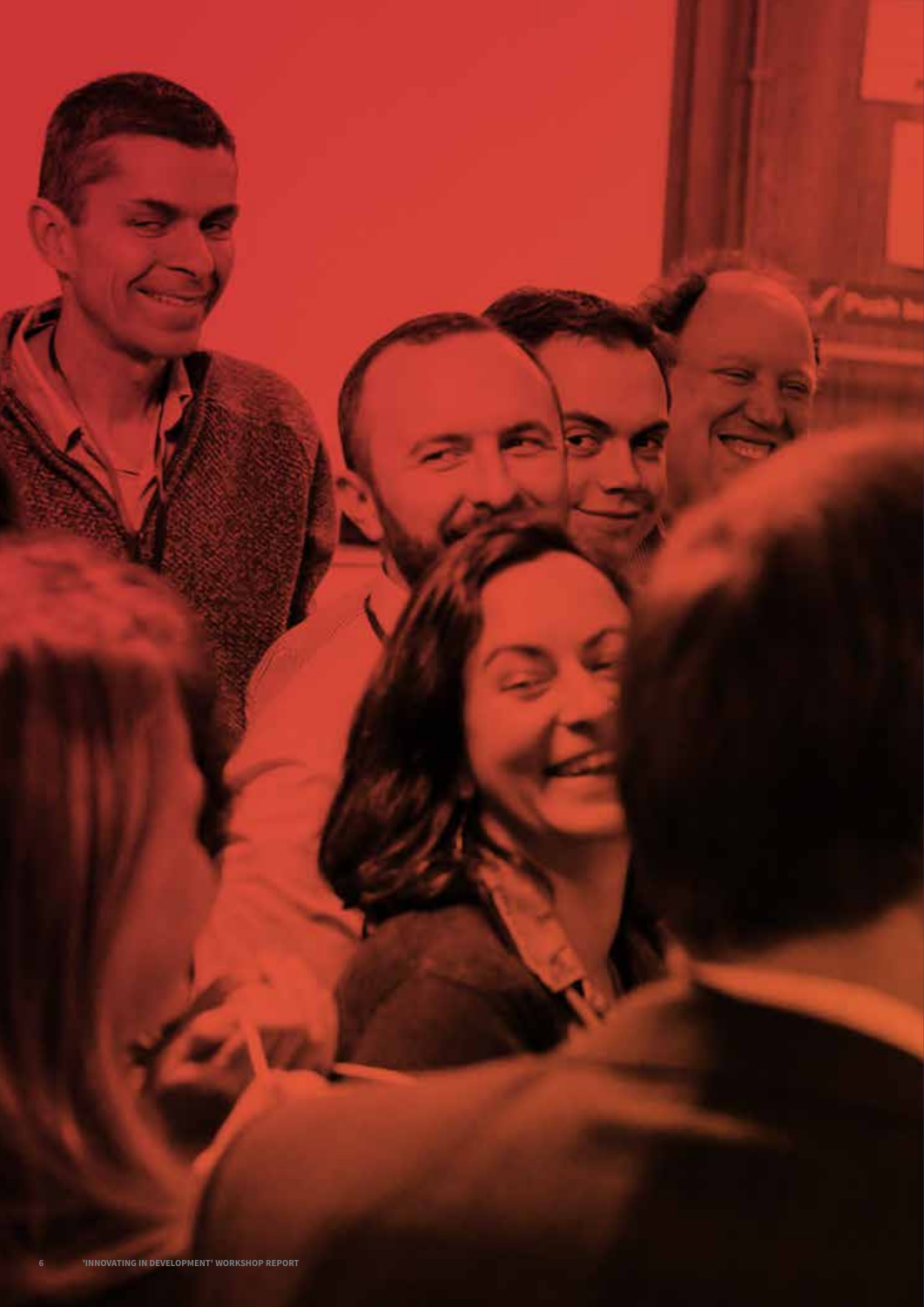

# Theme 1

# **Scaling Replication and diffusion**

**Scaling**: Taking an idea, process, business model or enterprise, proven to have a social impact, and growing it through appropriate pathways either market-based, institutional/state-based, civil society-based, or combined - to reach and meet the needs of significantly large numbers of people living in poverty in multiple locations.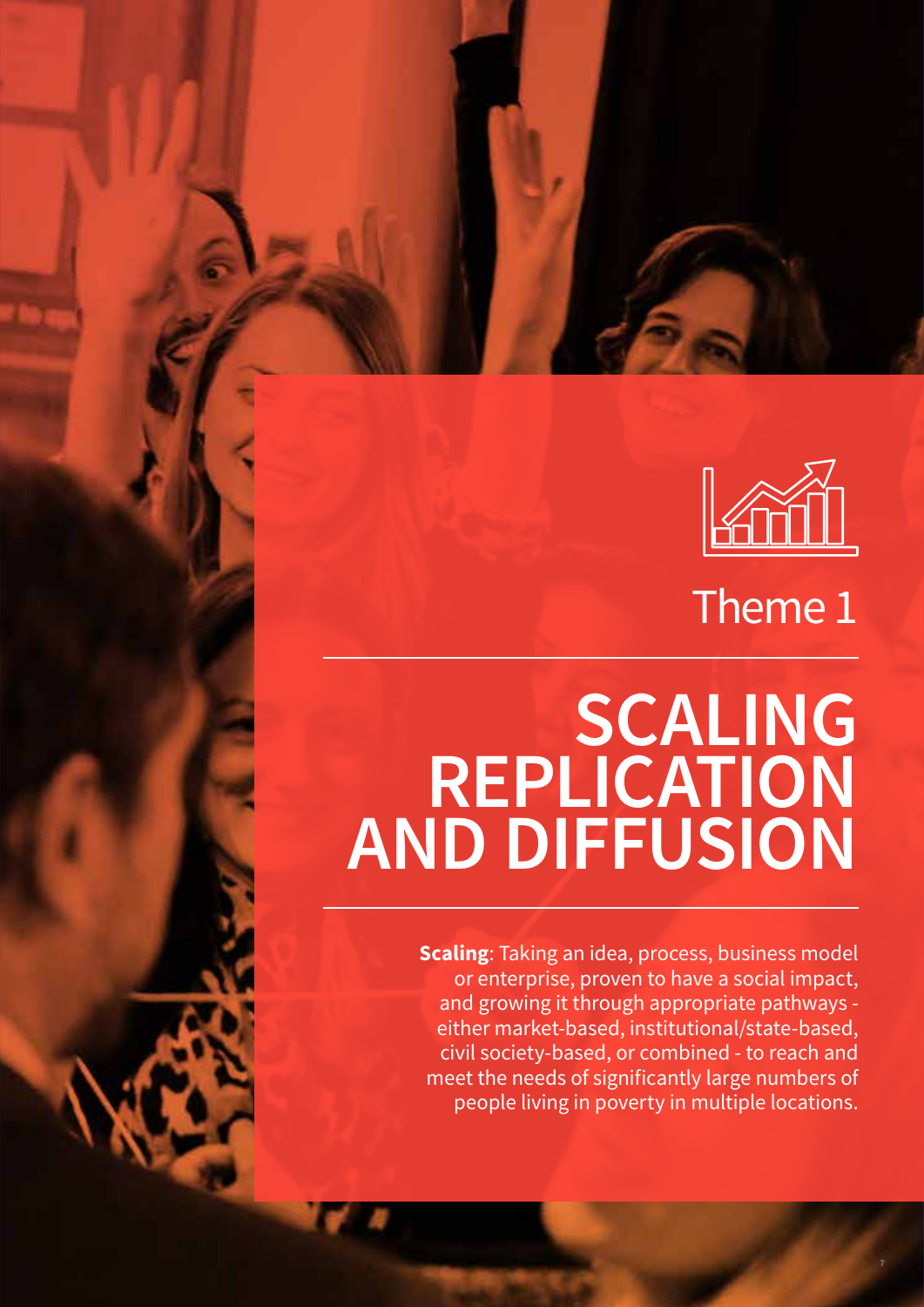# Theme 1: Scaling, replication, and diffusion.

# Challenges

- Complex, multiple pathways to scale (public, private, hybrid; horizontal or vertical or both; growth enterprise, replication, adaptation; collaboration)
- Weak infrastructure for transport, energy and technology, and basic, partial, or non-existent value chains and business support systems
- Lack of engagement of innovators with local social and cultural dynamics
- Risk aversion among investors
- Variable government, policy and regulatory environments
- Markets and businesses often not best-placed to reach most marginalised and vulnerable groups. Low awareness of lowincome customers of new potential solutions

# Presentation takeaways

- **Each innovation has a unique context-specific journey to scale that cannot be fully foreseen.** Needs different support at different stages: finance, management mentoring, partnership brokering.
- **Establish 'scale vision' for solution.** Including mapping appropriate pathway to scale, whether public, private or hybrid, through expansion of enterprise, collaboration or replication by others, even if this may change.
- **Identify influencing factors that could accelerate or constrain the scaling journey.** Examples: innovators' leadership capabilities and incentives, external factors such as need for partnerships.
- **Understand critical environmental factors.** Includes market demand, which needs to be established early on to provide the 'pull' for scale.
- **Then provide tailored support along the journey.** Finance, mentoring and M&E support, partnership brokering, as well as sector-specific support, adapting as needed.
- **Consider how to support a team to pivot and the costs involved.** Given unpredictability of scaling, innovators and implementers need freedom to change direction and plans without being constrained by project ToRs, though costs of switching must be understood early on.
- Accept reality: very few scaling ventures take off. Lessons from venture capital suggest 1 in 5 or less succeed.

### Presenters

David de Ferranti**, Results for Development (R4D)** Scaling approach developed by International Development Innovation Alliance. Group of funders committed to advancing innovation for SDGs www.r4d.org

# Anna Skeels**, Humanitarian Innovation Fund** Scaling support programme in

humanitarian assistance www.hif.org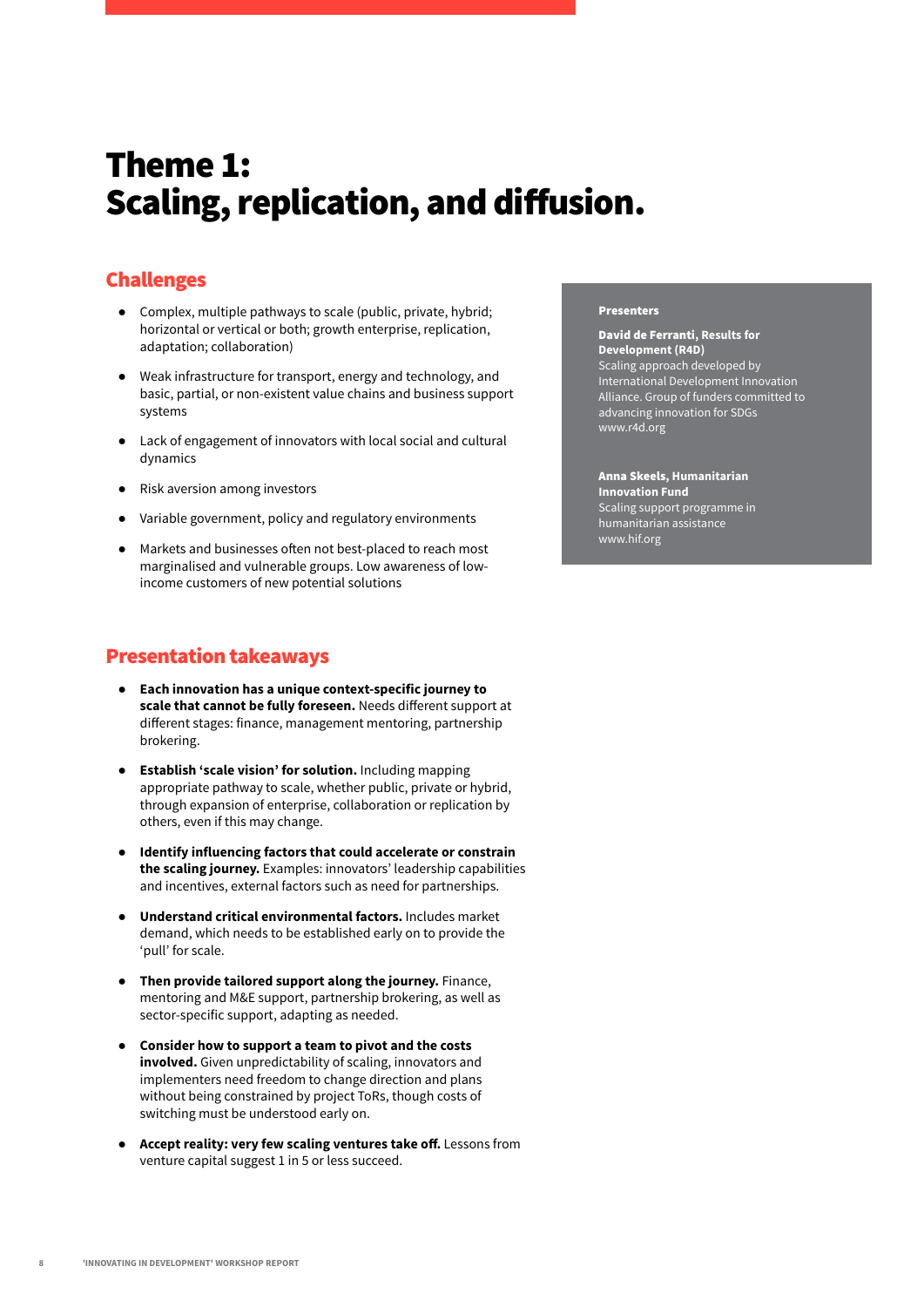# Key lessons

### Define vision, language for 'scale' (and understand that context matters to scaling journey

- Terminology differs among sectors (example: humanitarian vs energy access)
- 'Scale' and 'transformational change' used interchangeably. Do we accept that scaling an innovation often implies behaviour change and systems change?
- Understand behaviours and systems that may be 'disturbed' in a low-resource, low-infrastructure context. Do 'consumers' of the change being scaled up want it? Disruption can be very negative for least-advantaged. Support for them needed.
- Right on-the-ground partners essential to understanding factors in the scaling journey. Trying to solve problems remotely (almost) never works.

# Be more realistic about timeframes and expectations of success

- Growth, funding and time lead to scale, which we usually don't have in innovation programmes. We need more than usual 3-4 year project cycle to see change between testing and outcomes. Changing behaviour and culture takes longer than 3 years. World Vision has a 15-year timeframe. DFID's 1990s livelihoods programmes had 10-year timeframes. Evidence shows this worked.
- Experience from start-up funding of innovators suggests that success follows learning about process through many pilots over time to develop potential of product or process innovation. Expecting scaleable, viable solutions from first attempt and £10,000 project grant will fail 99% of time.
- Establish metrics to define when initiatives have reached scale, and how long they need to stay there to demonstrate sustained scale. Short-term project cycles (typically 3-4 years) and changing donors' priorities feels like jumping through hoops, with little coordination or continuity in innovation funding. Monitoring systems can be onerous, counterproductive and too numerous. No coordination to share operational lessons.

# Stage-gating and escalator models work

- Participants identified good examples of phased funding approaches, such as initial funding to test partnership/ relationships before scaling the partnership.
- Stage-gate and escalator models also integrate process learning because they need evidence at each stage of effectiveness, market demand, business model and potential for outcomes when transitioning for scale, and evidence of impact while scaling.

### Combining strengths, and cross-sector collaborations: building the 'dream team' works

Blending organizational capabilities for scaling can work well. Combining innovators from the global South and North



**"We know from work done by OECD that innovation can widen gaps between the poor and rich. So when we talk about scale, we need to acknowledge the possibility that some people could be left behind. Maybe every innovation programme needs some honest question time to figure out the problems it may cause."**

### **Bryony Everett**

IMC Director, Worldwide region Ideas to Impact Programme Director Event convenor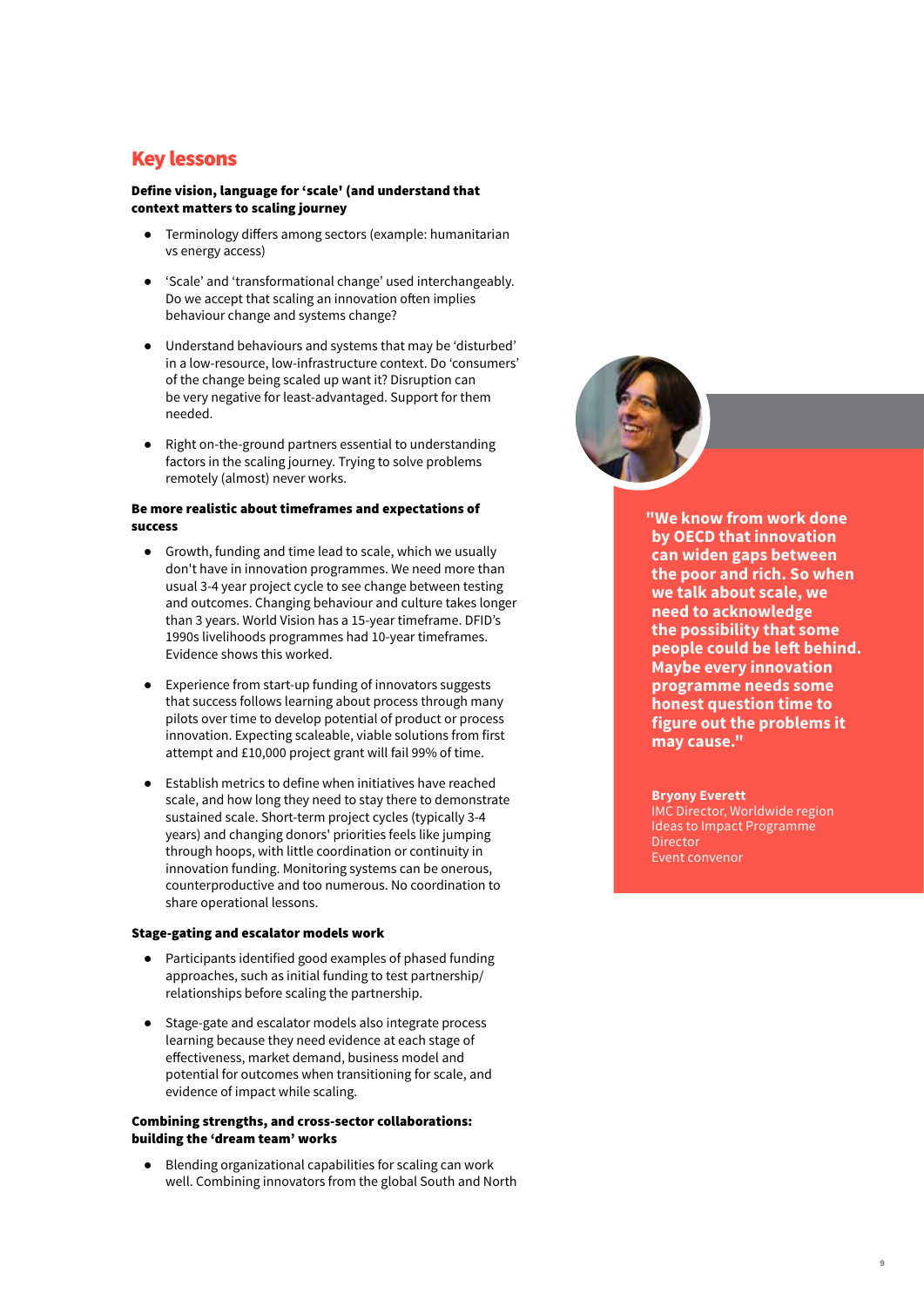can be effective. Cross-sector/issue collaborations can bridge silos.

- Local innovation could be sparked by bringing developing country entrepreneurs to visit northern institutions, reversing the more common approach.
- Collaboration needs close trust, for example between system-level actors such as donors and implementing organisations that manage funds. Objectives must be aligned. Good communication needed to foresee challenges.
- Avoid thinking of homogenous groups of donors, entrepreneurs etc. Proactively seeking differences in perspectives and skill-sets needed to bridge silos.

# Scaling: opportunities and challenges

# Wider range of instruments for funding and financing scaling needed.

- Innovations must be supported after initial benefits demonstrated: financial support to bridge 'missing middle' investment between pilot, transitioning for scale and longerterm investment.
- Follow-on support could be provided through donor financial support beyond technical assistance and capabilities, but thoughtful programme design needed to prevent delays and prepare ventures for later funding.
- New programme management and disbursement approaches needed to make donor support more flexible. Example: testing assumptions and hypotheses instead of delivering milestones. Testing assumptions builds evidence and knowledge about problems, solutions and outcomes, rather than incentivising delivery of activities.
- Concerns about appropriateness of keeping new enterprises dependent on sequenced donor funding (rather than becoming self-sustaining businesses).

# We must improve sharing of evidence and lessons.

- Global Innovation Exchange aims to structure the information marketplace, but participants felt that marketplace for innovation in development has not developed. Evidence and learning must be curated to promote learning from stories of success and failure.
- Better sharing of practical tools needed. Includes scaling frameworks, political economy analysis of countries and sectors, shared mechanisms.

# Systemic approach to scaling, including influencing social norms, needed.

Systemic approach to scaling needed for overview of potential pathways in a country or sector. Working at systems level enables agencies to help innovators tackle regulatory barriers, or influence social norms that can create 'pull' and demand in key social sectors, such as education, and water and sanitation.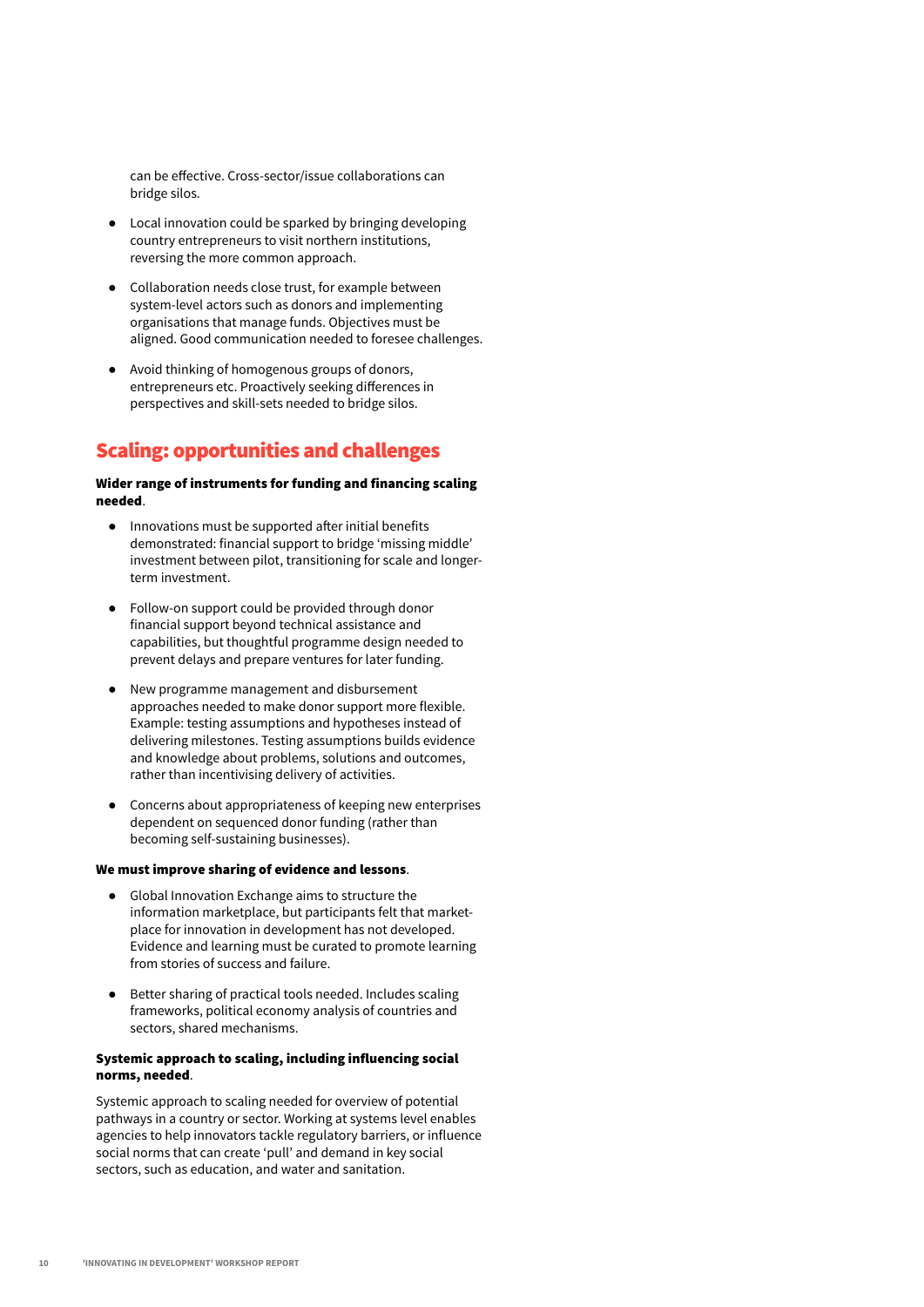# We need better system-level coordination, as no single agency can cover it all .

However, no single organisation can cover all systemic aspects around innovation, so as system actors, how do we know we are working at right stage, with right interventions, aligned to our capabilities? Suggest a systems overview but then to understand your place and role, and avoid over-reaching capabilities.

At international level, coordinating bodies already established. For example, International Development Innovation Alliance (IDIA) in development, the Global Alliance for Humanitarian Innovation (GAHI) in humanitarian. But they are relatively new. Participants want stronger coordination right from problem definition phase.

# We need better understand when small-scale is right, supporting mini but mighty grassroots solutions

Not all solutions right for scaling. Sometimes, small-scale is right. Small-scale and grassroots innovation important in developing country settings, especially in India and Africa. Grassroots innovation often seen as generating locally-owned and locallyappropriate solutions, establishing small and medium-sized enterprises strongly rooted in communities, offering staying power and resilience.

Growing interest and literature on small-scale and grassroots innovation, often described as "human stories of massive small change". SME entrepreneurs: international donor agencies simply cannot provide direct support. SMEs may be too small to manage project funds, they operate in networks, and are often not formal, registered businesses. At the same time, SMEs create employment, and can often engage young people, refugees, and other groups that may face problems in formal enterprises. Participants felt aggregation platforms not fully explored as potential route for donors to support grassroots innovation. Many aggregation platforms are now live, such as the START network, which could act as intermediaries for funding.

# Action learning

- Donors and implementing organisations should explore moving from milestone-based disbursement to assumptiontesting approach. Should also find ways to move to longer, more flexible staged funding cycles.
- Implementing organisations should develop guidance notes for organisations wanting to support small-scale innovation.
- A tag for 'small-scale' should be developed on the Global Innovation Exchange to make small-scale innovation discoverable, and promote a focus on finding similar markets, suitable for adaptation.
- Participants should explore options for convening a learning event on grassroots innovation with SMEs, aggregation platforms and other stakeholders.



### **Case study: Spring Accelerator – Changing our Theory of Change**

### **Ramona Liberoff**

"Our Theory of Change (ToC) assumed we'd be able to change everything from private sector behavior, to having a massive impact on girls, to the investment environment! Be realistic with what is possible in a time frame, and figure out where you're going to make a contribution.

The best that innovation programmes can do is share their learning far more openly, and also iterate frequently, as well as give people the skills to figure it out locally. We're an adaptive learning programme, using agile, approaches, which makes more work for us but at least helps one quarter turn toward the ultimate goal. For us, the key is to understand the shape of the team that you have and the constraints you must work within and then create freedom within that framework -and chuck out any goals that are extraneous, nice to have or that you aren't well set up to deliver on."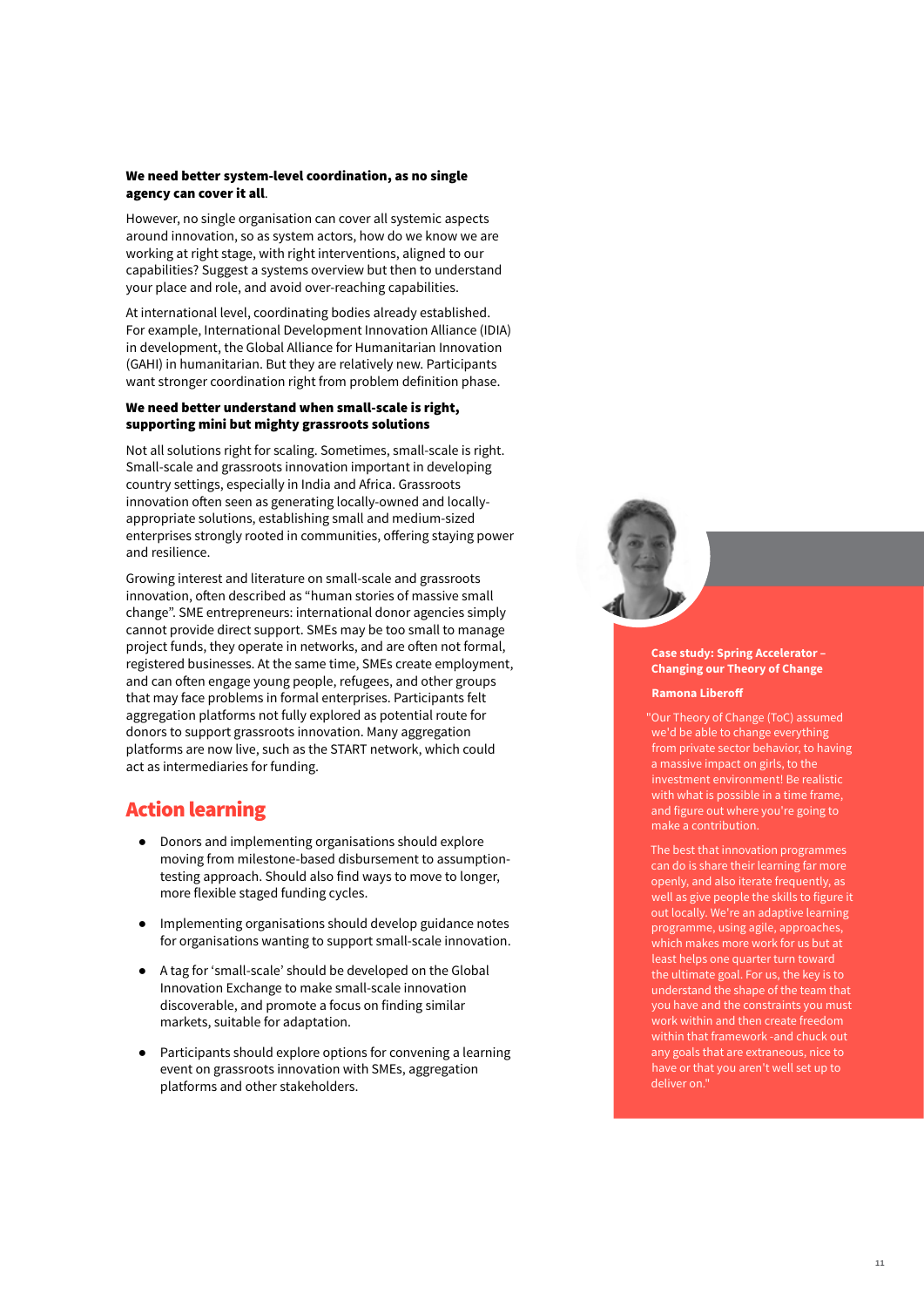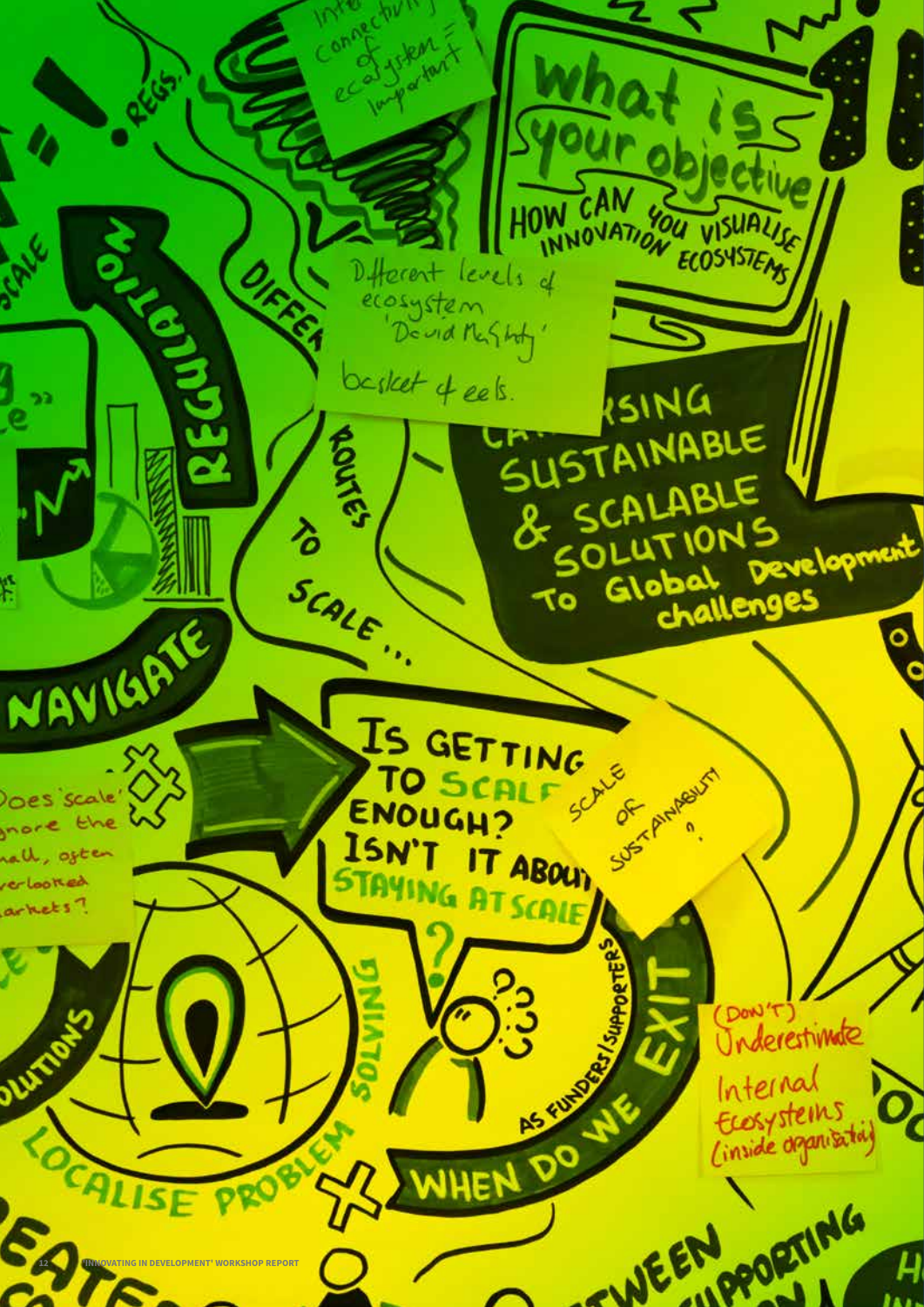SHELL **OUNDATIO MISSION** 

At what LEVEL

**LINENTEL** 

 $D_O$ 

ow

matt

SHEEPBAS



# **Innovation ECOSYSTEM**

**Innovation ecosystems:** "people, enterprises, institutions, policies and resources that support the translation of new ideas into products, processes and services" (Ramalingam et al 2015, p. 10). Interlinked with the broader business ecosystem, it involves similar organisations, customers and market intermediaries, but with additional roles and resources brought by research, technology, intellectual property and financial entities, and showing a greater degree of cooperation towards supporting and enabling the development of innovative technologies and solutions from discovery to implementation and delivery to consumers.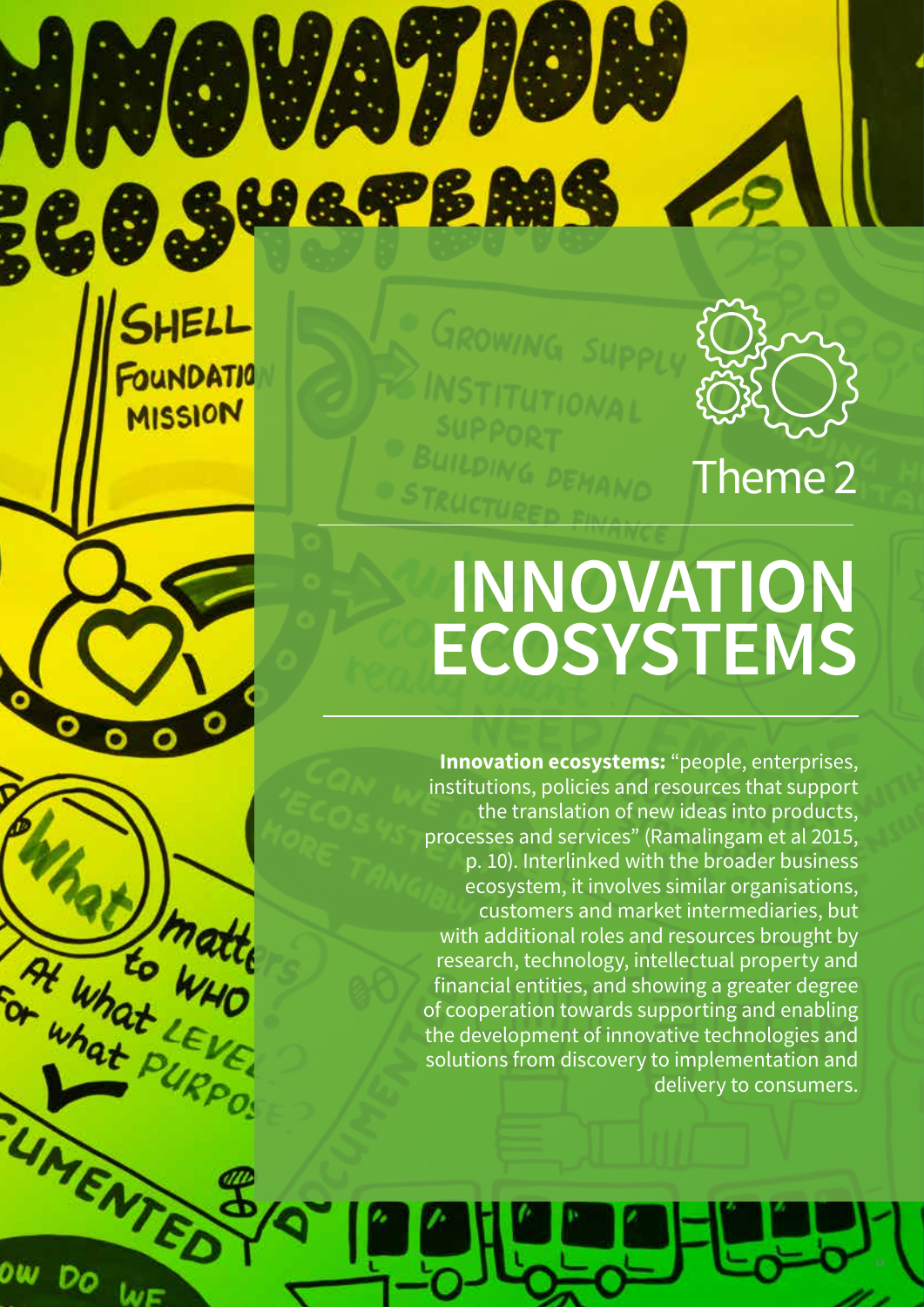# Theme 2: Innovation ecosystems.

# Innovation ecosystems challenges

- Establishing shared vision of challenges around which to focus discovery, search and selection behavior.
- Ensuring supply of key resources especially financial and human resources – access to assets and infrastructure.
- Encouraging openness in knowledge supply, with networks feeding in and recombining ideas from different sources and places.
- Understanding of user needs delivered by high levels of user consultation, involvement and co-creation.
- Support to both incremental and radical innovation processes – entrepreneurial exploration of novel solutions, with mechanisms to ensure that mainstream can assess emerging ideas and concepts.
- In developing countries, low levels of business infrastructure mean that developing innovation ecosystems means developing value chains and other industry intermediaries.

# Presentations takeaways

David McGinty from HDIF Tanzania and Gareth Zahir-Bill from Shell Foundation both shared conceptual and practical ideas on ecosystems. The core idea is that the innovator is not an island. Supporting individual enterprises is only part of the picture. The reality is that in many cases, innovation requires system change and an enabling environment – for example, the development of industrial clusters, sectors, markets, supply chains, finance and regulation and other elements to make an innovation become an established product or service.

However, an ecosystem is not naturally occurring - intentional and unintentional factors come together. David McGinty used the metaphor of a vortex, as it emphasises key aspects of an ecosystem: energy and momentum; different entry points for entrepreneurs and investment; different stages of innovation that link people together; and different exit points. The whole ecosystem has to have forward momentum towards producing an output - new businesses registered, new products, a new cluster - depending on the desired objective. To intentionally build an innovation ecosystem, different objectives, as well as the context, sector and type of innovation should shape the approach taken.

Key learning points from both speakers included:

● Understand the objective for building an ecosystem.

### Presenters

David McGinty**, Human Development Innovation Fund (HDIF), Tanzania** HDIF catalysing innovation ecosystems to identify and support innovations with social impact potential in education, health, WASH in Tanzania http://www.hdif-tz.org/

Gareth Zahir-Bill**, Shell Foundation** Shared Shell approach to building ecosystems, based on energy sector experiences



**"The innovator is not an island, but is part of a network. Ecosystems, or industries, or enabling environment or clusters they are all ways of looking at the broad idea that innovators are part of a larger network."**

**Stephen Hunt, Senior Energy Innovation Advisor, DFID**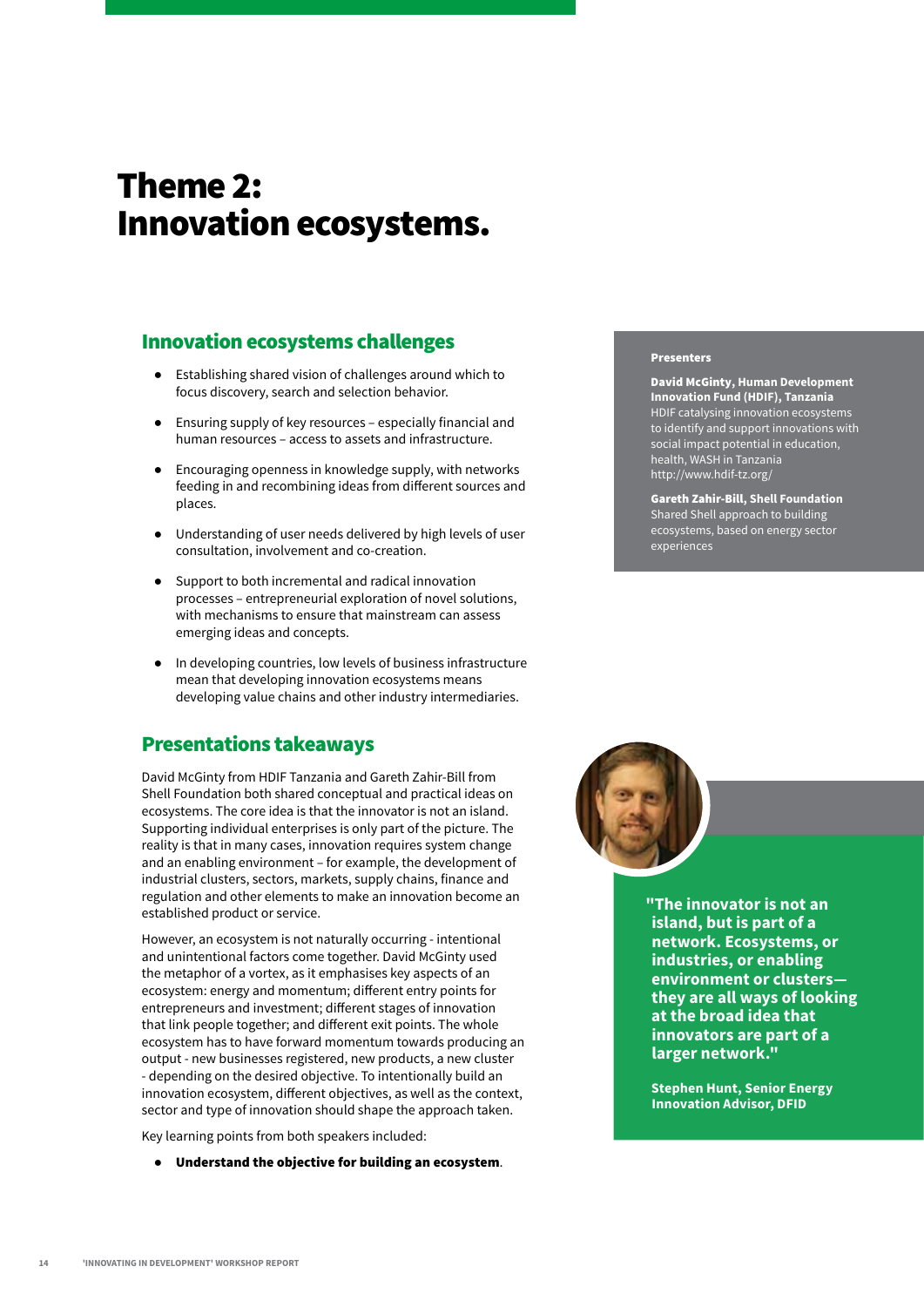Different objectives mean very different approaches to building ecosystems. Examples of different objectives:

- Building an ecosystem around innovation itself this would involve providing support to innovation in general, as a macro-economic activity within a country or sector. In this case, elements would encompass a system of strong institutions, economic outputs, knowledge outputs, research and development (R&D), patents, policy frameworks and environment, the enabling environment to get innovation to flourish in a specific area.
- Building an ecosystem to support innovation within clusters or value chains in a specific geography – this would involve stimulating a system to catalyse new ideas, new business models and new enterprises, for example to do more value-addition, within a specific cluster within a specific geography.
- Building an ecosystem to achieve a specific impact this would involve identifying a desired impact, for example, improving early grade literacy by 5% - then tackling the whole system involved in driving early grade literacy - supporting actors, individuals, and policy environment.
- Building an ecosystem around a specific solution this may be a technology like a drone, and support in this case would involve developing value chains, market demand, the enablers, and the regulatory environment.
- In developing countries, ecosystems need more investment upfront both Shell Foundation and HDIF have found that the institutions, R&D and infrastructure are generally less developed.

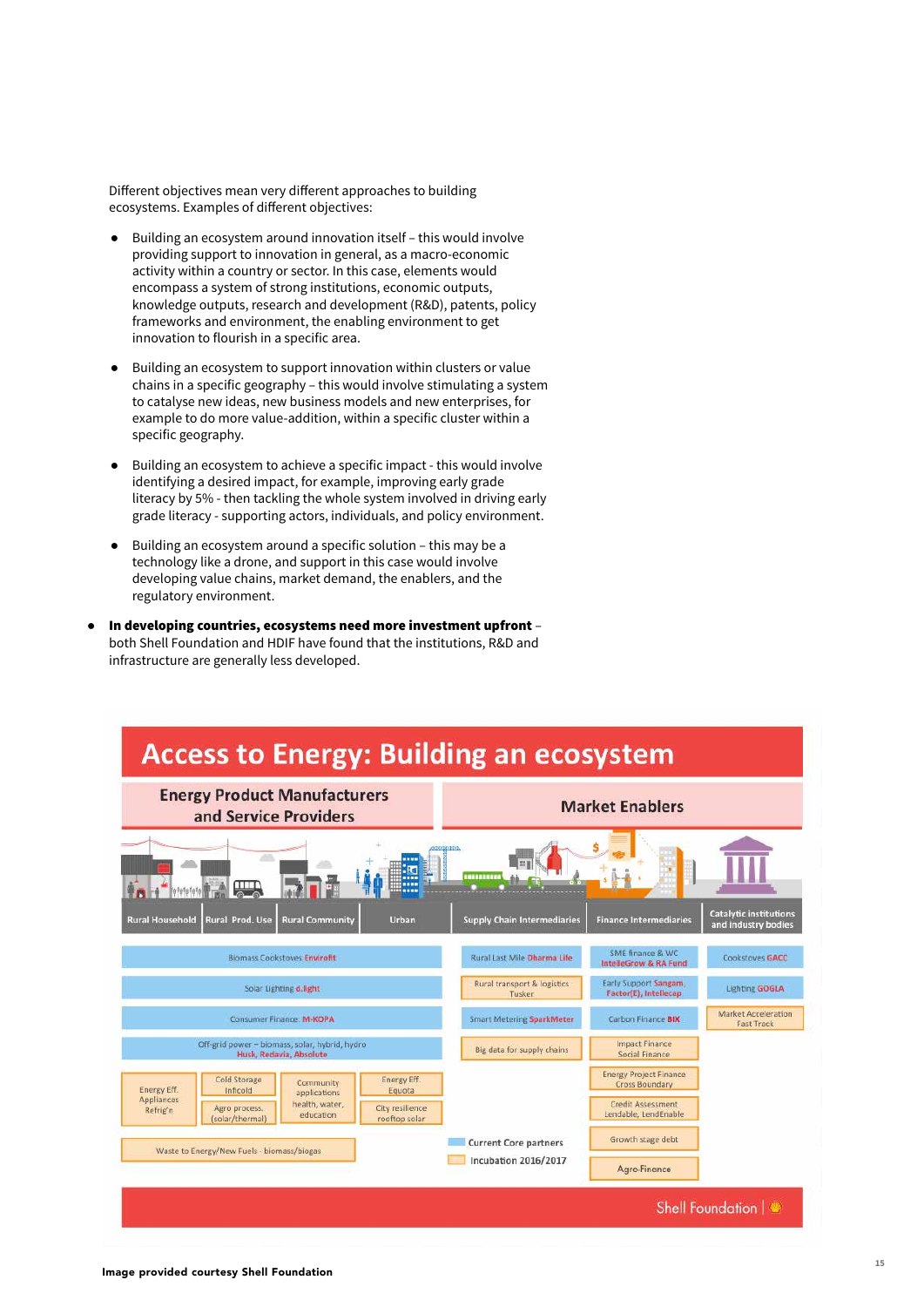Innovation ecosystems generate co-benefits too although the main objective might not be realised, new entrepreneurs are engaged, new skills developed and new collaborations emerge from different organisations being brought into the ecosystem.

# Key lessons

# Lesson 1. Some sectors require intervention to build ecosystems to reach scale

In a sector with high barriers to entry, such as energy, finance and mobile services that need regulation, innovators very soon need to tackle constraints - programmes may need to intervene at a systemic level, such as in the Shell Foundations' approach, to stimulate the 'market enablers' – the institutions, regulatory environment, value chain actors, industry bodies needed to achieve the objective (see Figure xx). Other sectors, such as digital or mobile technology, the nature of the innovation means that less direct intervention may be needed.

# Lesson 2. Collaboration, trust and relationships are needed to make ecosystems work

HDIF's experience in Tanzania highlights the importance of being local and investing in relationship building – working within a country means that it is possible to build strong interpersonal networks and cultivate personal relationships to help grantees, share learning and bring people into the ecosystem, rather than relying on social media. Building an innovation community is helped by focusing on specific challenges identified by the community and convening innovation and knowledge-sharing efforts around them.

# Action learning

Participants felt that the innovation ecosystem approach is a new and important area of work. We need to understand better how to bring ecosystem elements together when seeking to build them. Critical questions to further explore include:

- How do we connect global knowledge and finance flows to local innovators?
- How do we engage the connectors, curators, collaborators to catalyse learning and development, and to get the cobenefits from an ecosystem approach?
- What values should be catalysed in a given ecosystem? For social innovation and development impact, you need to bring in values of inclusion and empowerment.
- How do we engage governments in creating enabling environments - developing policies and institutions for innovation? How could this help establish an enabling environment for innovation around the outcome?
- What is our role in influencing ecosystems? There are contrasting approaches – for example, Shell Foundation, which supports a series of structured interventions to catalyse and build institutions and market regulation, contrasts with the innovation prize approach that posits that the system that is needed to achieve the outcome will by and large emerge.



**"Our approach is to support innovation but then also build the other elements around it: the institutional support; the finance, human capital requirements, the real intensive market insights that's needed for those innovations to become successful and hopefully world-leading businesses that create demonstrable social impact."**

**Gareth Zahir-Bill, Shell Foundation**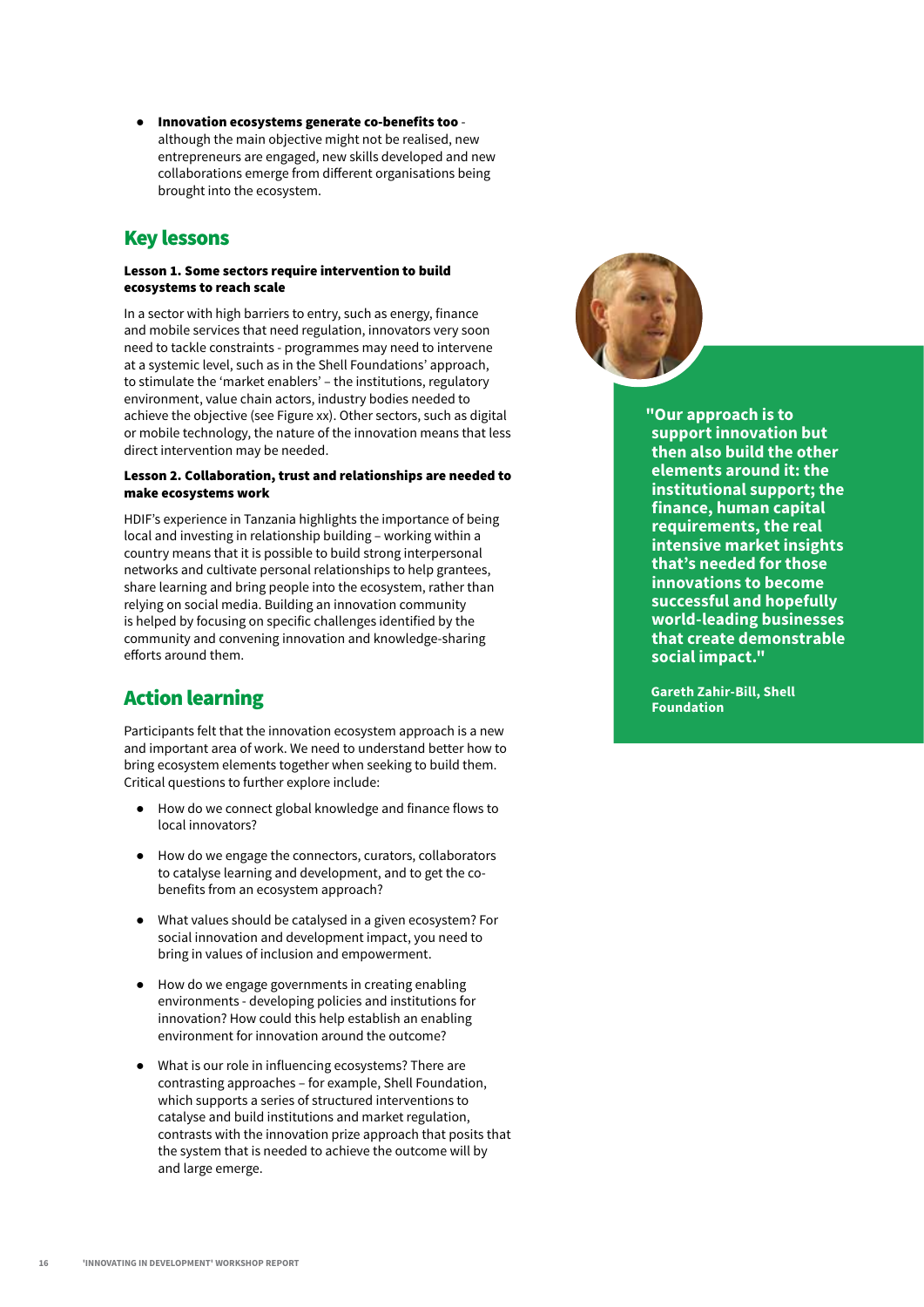# **Working proactively with risk**

DORME

Theme 3

**Risk:** a potential future occurrence of hazard, damage, loss or injury that is measurable and quantifiable in terms of the probability and mode of it occurring; uncertainty is where circumstances are not easily measurable in terms of probabilities, where neither the probability nor the mode of occurrence is known. Innovators face a range of risks and uncertainties, for example, affecting their operational models and delivery environments, risk of failure when testing new ideas, financial risks, as well as risks of unintended negative consequences that reduce social impact.

*rand* **CTUICAL IMPLICATIONS** 

HOW TO ASSESSME  $08Jt$ 

ductor kers

GRAPHIC

NSTEMS DIRE NTO ACCOUNT

**HUMA** 

**HITILA** ENJURE

TE<br>TO FAIL

CHERYL BROWN

Ideas to Impact

**RECORDING** 

RISK

**IEVA FROM BY** 

**17**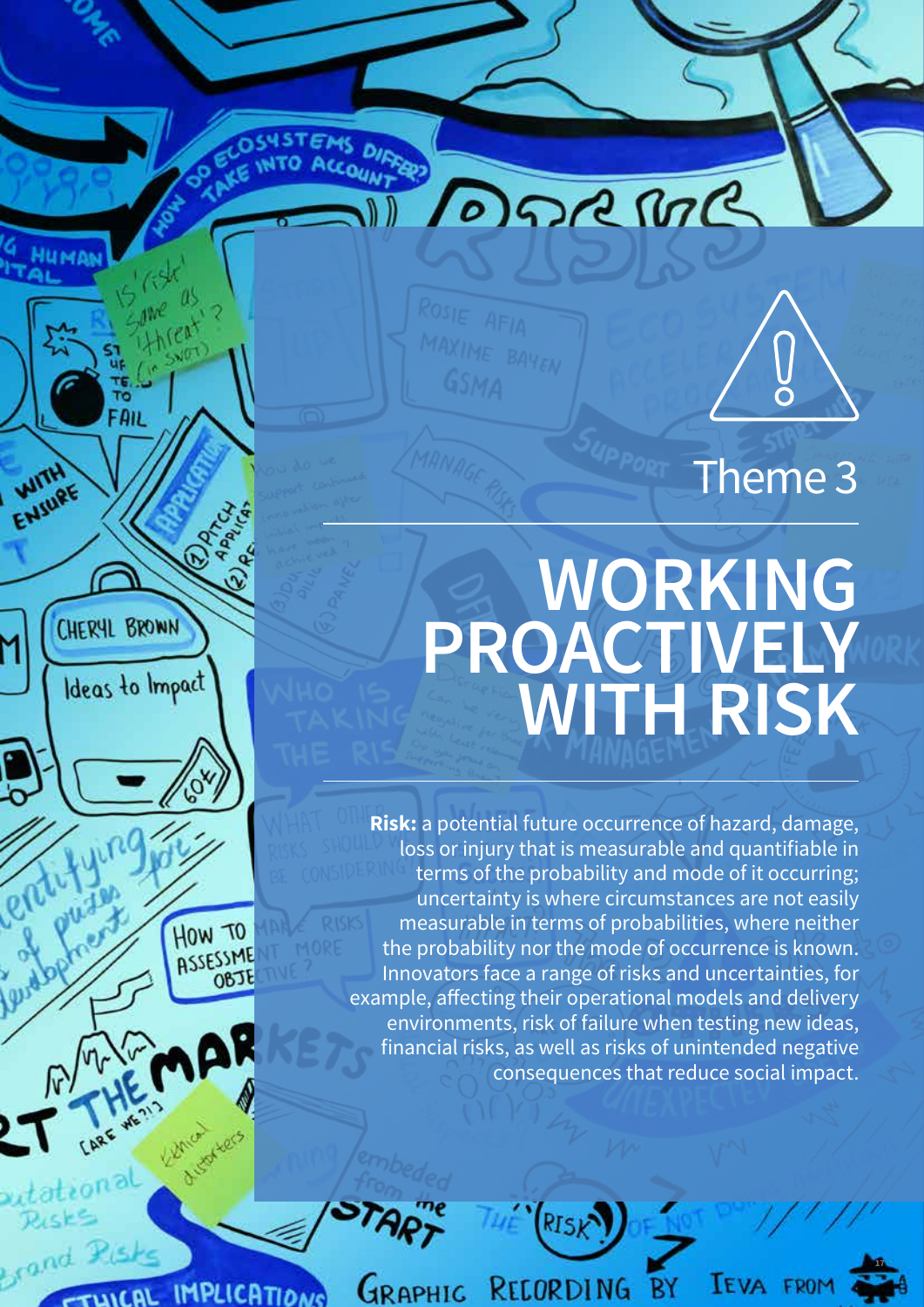# Theme 3: Working proactively with risk.

# Challenges

The brief identified that in the international aid system there are a number of additional risks to already identified 'innovation risks' – operational and delivery risks; fiduciary risk; reputational risk to the donor; as well as safeguarding risks when working with vulnerable populations and low-income groups. In summary:

- Negative narrative around failure creates inappropriate expectations of success and the application of unsuitable measurement and performance management approaches.
- Reputational risk for public sector and government funders means that it is hard to reach local innovators in countries where the most urgent development challenges exist.
- Stage-gating and evidence can help manage risk at different stages.
- Ethical risks and safeguarding can be overlooked, as well as risks of unintended consequences. We from OECD- funded studies that innovation can widen gaps between poor and rich. Sector needs to acknowledge possibility that some people could be left behind, and innovation programmes can cause problems as well as solve them.

# Key learning points

- Not all innovations can be successful. At least 50% of start- ups fail in first 4 years.
- Risk can be managed through range of approaches at different stages throughout life of support. GSMA Ecosystem Accelerator Programme uses the following:
	- Pitch stage: Identifying potential start-ups through local tech hubs in Africa and Asia, rather than open calls, and requesting social impact statement in first document.
	- Assessment stage: Financial due diligence and detailed proposal applications conducted. Team also conducts due diligence visit to applicants' countries to consult ecosystem stakeholders, customers, collaborators and partners. In-person, in-situ assessment.
	- Approval: conducted by independent panel of experienced investors.
	- Hands-on support from grant managers: each grantee provided with dedicated team member, who provides weekly and monthly check-ins, bi-annual site visits. Trantees attend annual learning event.

### Presenters

Maxime Bayen and Rosie Afia, GSMA. Experiences managing risks of working directly with developing country innovators in new Ecosystem Accelerator programme

### Cheryl Brown, Ideas to Impact.

Shared learning on managing ethical risks in innovation inducement prizes working with in low-income countries



**"The full ethical implications of innovation processes at different stages are not fully understood. Are they different in humanitarian contexts, for instance? Possible ways forward: ethical review panels, consortia with multidisciplinary teams and different perspectives, dono-harm principles. We have risk assessments, but quality can vary widely. We need to set out an ethical approach to innovation."**

Veronica Di Bella Team Leader, Ideas to Impact IMC Worldwide Principal Consultant, Environmental Management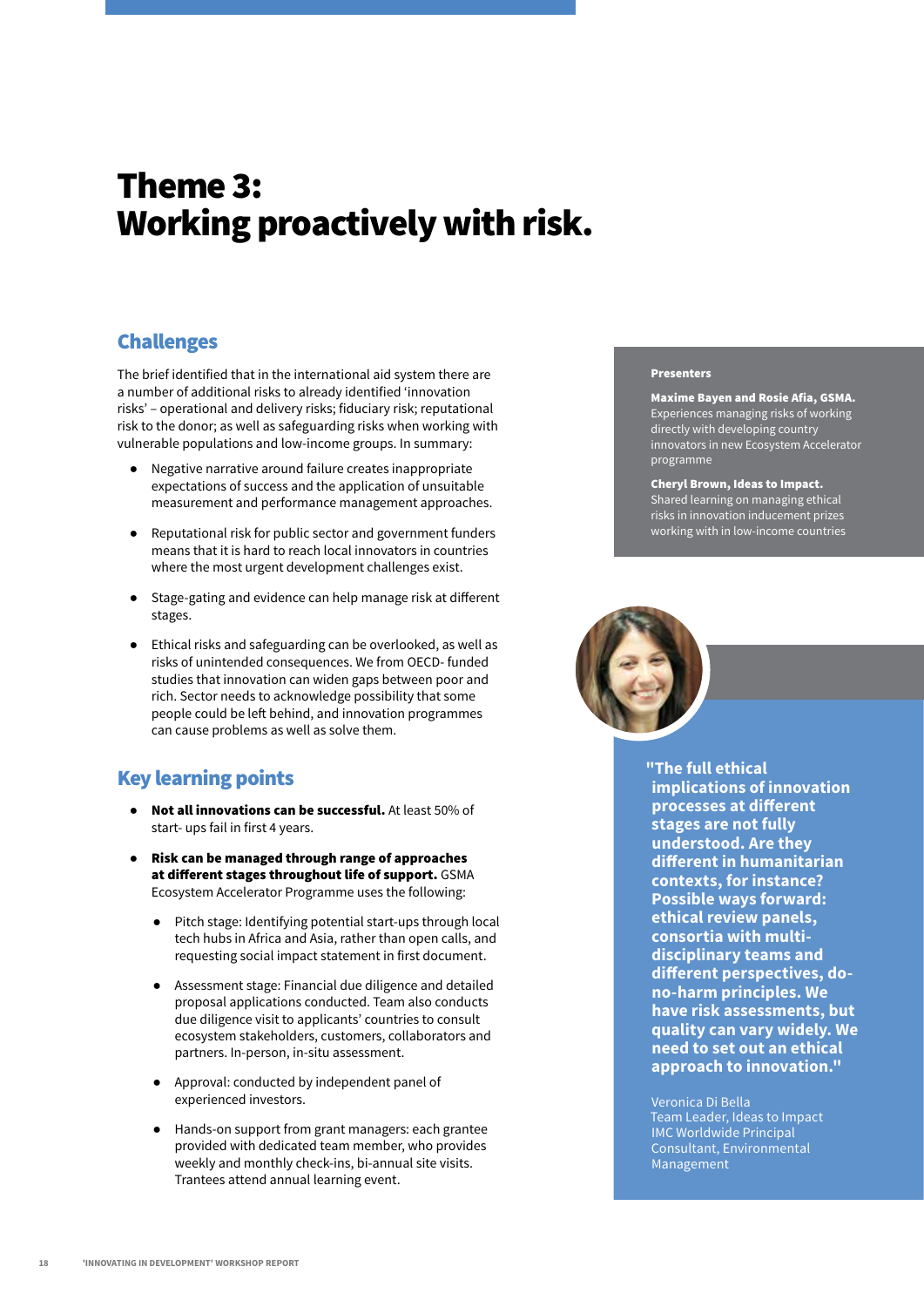- Support from mobile operators and subject matter experts through GSMA: the wider GSMA network is mobilised to unlock collaboration and draw on experience to minimise risks.
- Balancing the portfolio is a key strategy as a further risk mitigation strategy, the GSMA programme also aims for a balanced portfolio with geographic spread of countries in Africa and Asia; diverse projects at different stages of innovation and maturity (e.g. new product, expansion, scaling) and sectoral diversity.
- For safeguarding risks, expectations of conduct and responsibility need to be established - in working proactively to manage ethical risks. Unlike other sectors. innovation in development has yet to develop frameworks for safeguarding or codes of conduct.
- Innovation prizes require particular scrutiny, as they effectively transfer risk from donors to innovators. Unlike grants, funds are withheld until the problem has been 'solved', with local innovators bearing costs and risks of failure, and only the successful innovator gains any financial reward; developing a better understanding of risk, reward and safeguarding is part of learning that Ideas to Impact is developing with action research.
- **Critical questions** that Ideas to Impact programme is asking include:
	- Whose risk? Do all actors have the same power to choose which risks to accept? Are these informed risks? What other risks should we be considering? Are we using the right risk identifiers? How can we make risk assessment more objective?

# Key lessons

# Approach failure and risks positively, with appropriate tools for each stage

Innovation is inherently risky. Risk is healthy and desirable if managed appropriately, as is failure, because it drives learning and improving. 'Failure' must be measured against appropriate expectations for the innovation stage. There are many risk management approaches - due diligence tools; DFID's own risk management framework - but we are still learning when and how to use at each innovation stage.

# Open transparent relationships help manage operational risks

Openness between funders and implementers key to risk management and responsive programme and delivery management. Closer you are to the grantee, easier and more effective risk management is. But closeness must be established as part of a management partnership, incentivised, perhaps even co-designed approach to innovation in development programmes. Working with "new" innovation partners, such as combining tech innovators or investors with development organisations, also highlighted as an approach to working proactively with risks in innovation. This can work when thinking aligned and partners share perspectives on impact (i.e. new tech is not end point), but



**Case Study: Ideas to Impact – Design, Do, Reflect, Adapt…. Design, Do, Reflect, Adapt**

# **Gabrielle Minkley**

"Setting out to test the hypotheses that innovation prizes can work in development, when prizes had never really been tried before in this sector, meant that we were going to come across some unknowns in delivering Ideas to Impact. We needed to be agile and responsive from the beginning as a programme. Having flexibility in our design, delivery, budgets, monitoring and evaluation, along with an open and collaborative relationship with our donor and partners, has all been essential for delivering an innovative programme focused on identifying

Risk and uncertainty has been a feature of the programme and prizes from the beginning – by segmenting the programme (Design Phase, Implementation Phase, Evaluation Phase) and prize processes into stages (Stage 1 = Inducement Prize, Stage 2 = Implementation Prize), embedding regular review points and having an ongoing dialogue with partners and our donor, we have been able to pause, reflect and then adapt."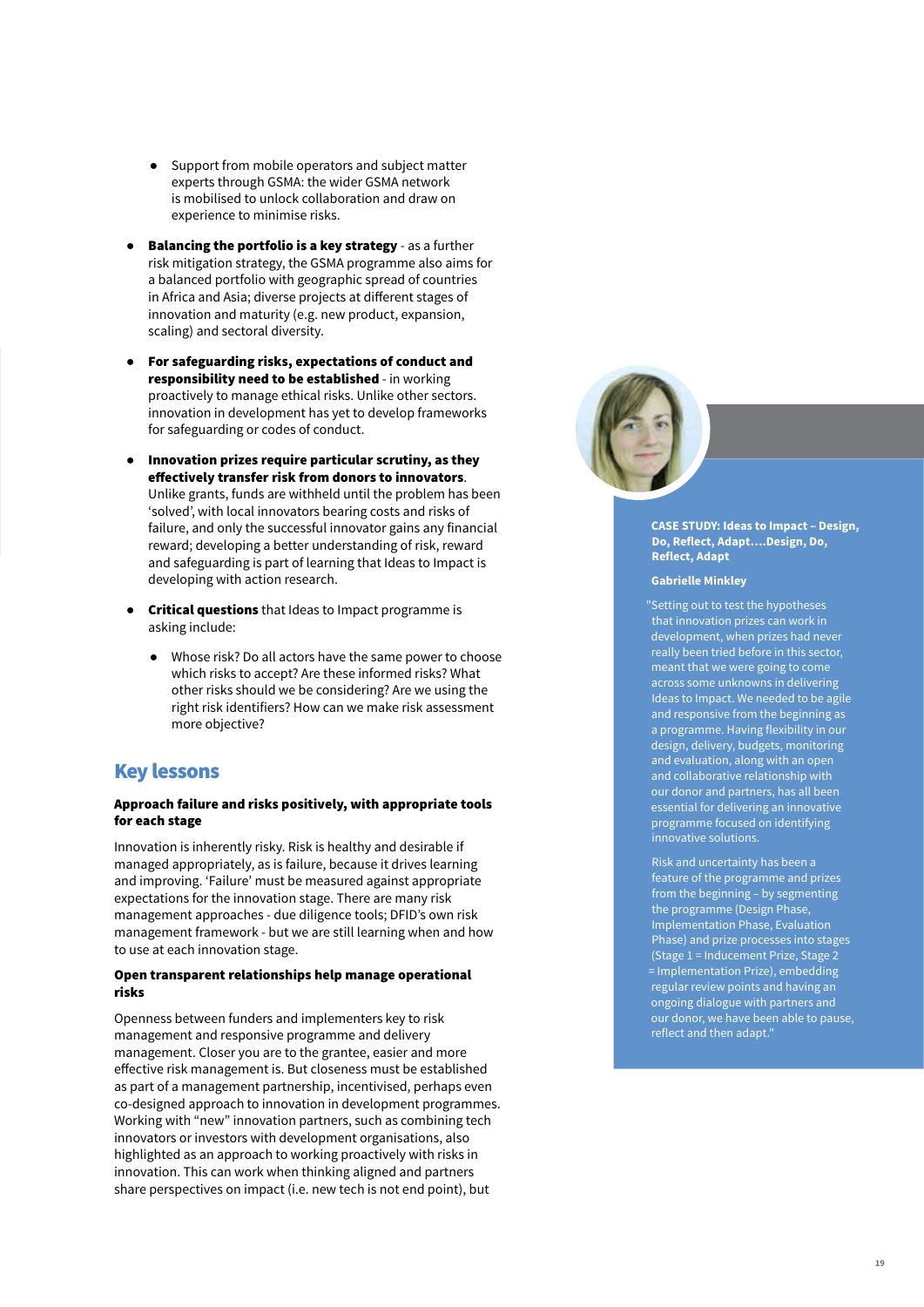achieving alignment still a challenge.

Frequent review points practical. Some participants trying to make reviews between funders and implementers frank - 'warts and all' – to raise risk awareness than conventional programme management. Depends on trust between funder and implementing organisation to discuss failure, at least internally. Combining external audits with more frequent informal relationship channels also mentioned, as both approaches highlight emerging risks and strategies to deal with them.

# Understand better how to implement adaptive management – 'act fast and measure slowly'

There is need for flexibility to pivot in innovation programmes. But there is an operational challenge in allowing pivoting while retaining original objectives and staying on track. How much can you pivot?

Adaptive programming is a regular topic, but too few examples to learn from. Ideas to Impact is an example that has evolved organically. Flexible budgeting and more flexible monitoring and evaluation that allows pivoting is desirable, but many donor financial management systems cannot accommodate this.

Participants felt that the right monitoring and evaluation is a vital next step. Innovation programmes can adopt agile methods and cover much ground quickly, but conventional evaluation approaches struggle to deliver the right evidence for that stage and keep up. For grantees and entrepreneurs, conventional M&E needs a lot of resources and sometimes investment in specialist capabilities that are not justified at very early stages of piloting. There are examples of 'lean data' approaches, but these tools must be adapted to respond to accountability needs of public sector programme management approaches. A first step is to recalibrate expectations of what innovation programmes should be delivering at different stages.

# We need to re-frame our view of reputational risk as risk-sharing through collaboration between funders, implementing organisations and entrepreneurs

The discussion brought out several points. Fundamentally, there is a need to balance risk with opportunity. Some participants put forward the view that that development sector funders are actually in the role of subsidising risks to pursue an opportunity for creating social benefit, opportunities that private sector players may not pursue on their own. If the intervention is perceived as positive, it can crowd-in other players to help to broaden the opportunity and balance the risks.

Participants highlighted how different perspectives on risk, and distance from implementation sites in developing countries can affect how reputational risk is perceived -credible implementing partners based in developing countries can help to counterbalance this. However, there is a need to recognise the reputational risks that managing organisations and entrepreneurs also take. Entrepreneurs are developing their brand and market position, and so they share the reputational risk with funders. This risk-sharing and collaboration could be recognised and made more visible, for example through co-branding.



**"With innovation inducement prizes, how do you predict what will happen, that you are prompting the right change? What if things go wrong? We can tell you how we are tackling it so far: risk assessment, independent review panels, and in-country visits."**

# Cheryl Brown Itad Associate Evaluator, 'Ideas to Impact' innovation prize programme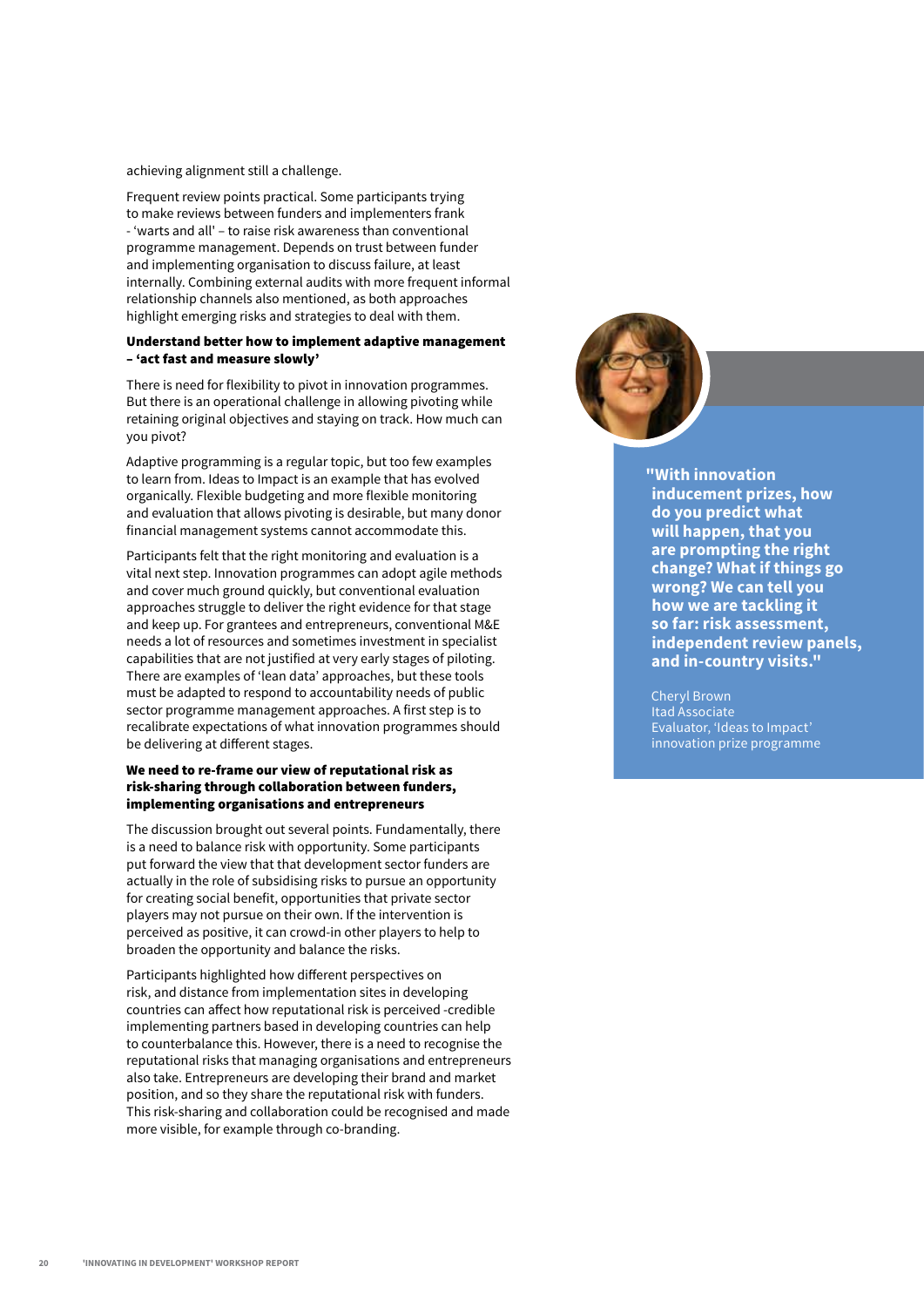# We need to explore further the unintended negative consequences of innovation processes in the development context

How much do we really understand about unintended consequences? 'Not enough', was the response from many. Participants felt this is an emerging area that needs urgent attention – we do not understand the full implications of innovation processes at difference stages, for example, the potential negative effects of scaling a particular solution in a developing country context.

The discussion group identified a strong ethical aspect to innovating in development – participants felt that, if you are interested in social impact, then others' behaviour or experience as a result of your work is your responsibility. It is important to understand that in a development context, low-income and poorer communities are already experiencing a degree of disruption. This can be more extreme in a humanitarian context, where disruption of usual practices or existing markets can, in extreme cases, mean loss of life or increased marginalisation in some contexts. System changes can bring risks to intended users of a new solution, and bring in unexpected users, which can be positive or negative. We have to appreciate that we do not, and cannot, understand everything outside our innovation projects and programmes – but having a precautionary approach to ethical and safeguarding risk should help mitigate unwanted negative consequences.

The group emphasised that in the wider context of developing countries, regulation is likely to lag behind social change due to technology and innovation, so moving into, or opening up, an as-yet unregulated sector requires a precautionary approach in a development context. The group concluded that, as funders and implementing organisations, we need to hold ourselves to the highest standards, regardless of where we work. One route could be to develop codes of conduct for innovating in development, but we need to clarify who should focus on the ethics of innovation in development and at what level – donors, implementing organisations or entrepreneurs?

# Action learning

Participants identified a series of action learning points to take forward through collaborative learning for each risk type.

# Operational and reputational risks:

- Change the hierarchy of priorities and expectations at earlier stages of innovation, learning rather than outcomes needs to be the focus of investment; this would improve the balance between risk and learning.
- Donor expectations of outcomes and traditional programme metrics need to be re-oriented - to meet the need for more flexible tools to measure success at different stages, alongside the need to set appropriate expectations for what projects will produce at different innovation stages.
- Testing assumptions could be a better approach than a focus on outcomes, especially at early stages of



# **Case study: Global Innovation Fund - Escalator approach**

### **Ken Chomitz**

"Think of the Global Innovation Fund as a de-risking machine. It works like an escalator. Promising but risky ideas board at the first floor, where they are tried at a small scale. We look for unintended outcomes, and try to resolve basic risks on whether the concept is feasible. Some innovations don't pan out, but those that do board the escalator for the second floor, where they are tested for impact and costeffectiveness. More risks are resolved at this stage. Again some innovations may drop out, or get refined. Successful ones take the next escalator to deployment at scale. Learning never stops, and for some innovations further heights await."

### **Potential key questions to ask in innovation risk assessment and safeguarding:**

Where does the need for innovation come from? Who decides?

Who benefits? Who loses out?

What is being introduced? New incentives or disincentives?

Who is involved / excluded?

How might this evolve – unintended consequences?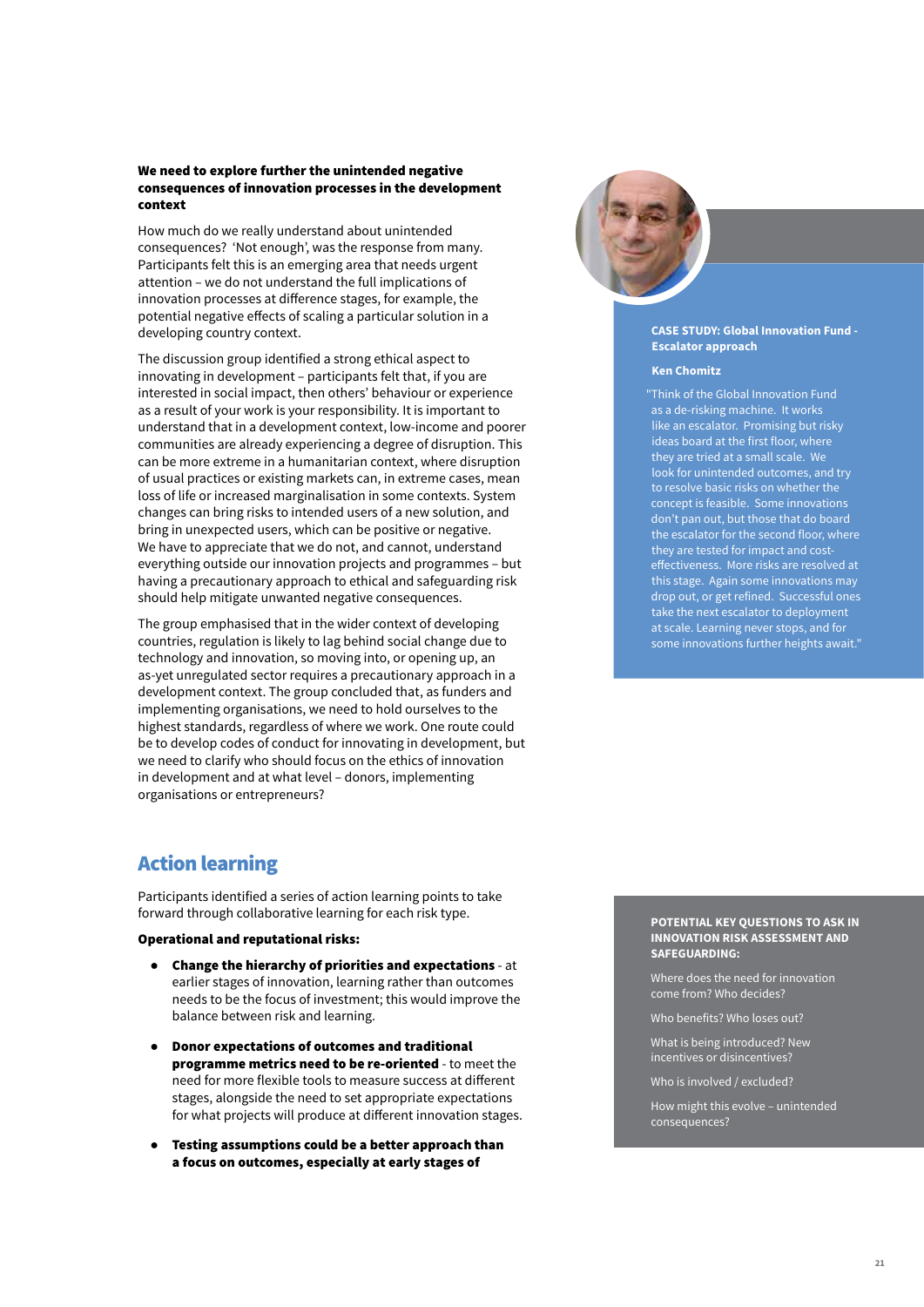**innovation** – this would allow for pivoting in testing assumptions, rather than delivering a pre-designed plan, reframing pivoting as learning and improvement, not failure.

- Prioritising learning means investing in programme, portfolio or ecosystem-level mechanisms for innovators to reflect on learning - this potentially brings co-benefits for wider system stakeholders, adding value to project-level investments.
- **Bring procurement on board with different approaches changing** procurement and management systems to be more flexible and adaptable is key to managing risk; disbursement approaches such as testing assumptions rather than activity/outcome milestones needs to be explored.
- Adaptive M&E is needed no evaluation blueprint or pre-specified approaches, M&E must be adaptable and support learning; KPIs should be identified that are equally important to grantee and funder.
- **Changing the narrative around failure**: we still don't know how to talk about failure in a positive way externally.
- Finding ways to cluster grantees can help to build trust and strong relationships with and amongst grantees, stakeholders, projects – could help to stimulate a moral contract and ownership, in-person relationships and mutual accountability, but this will only come if we establish relationships of trust. Clustering grantees can help spread learning, which in turn can help to reduce risks.

### Ethical risks:

- Take a proactive approach to set out an ethical approach to humanitarian innovation and innovation in development - principles, codes of conduct and self-regulation have a role, but as a sector, we need to be explicit about the values and ethical lens we bring to innovation in development, pay attention to 'do no harm', and blend it in to existing frameworks, e.g. human-centred design and other values-based frameworks from social innovation.
- Consider what's driving innovation in target context and who decides. Clarify knowledge and capabilities local people / target user groups need to be able to respond to disruption and efforts to change social norms. If capabilities are not present, then efforts need to be put in place to build that capacity, either directly or through partnerships.
- Map the overlapping boundaries of responsibility towards how others are affected by your innovation work – there is an 'innovation chain' from donor to implementing organisation to entrepreneurs and grantees to suppliers to end-users, but how should all these stakeholders be involved in developing codes of conduct or similar approaches?
- Consider pushing risk assessment downstream. Example: encourage service providers to assess risks to intended and unintended users.
- Consider how to build in values into policy and regulatory environment – for example, to promote inclusive markets and social impact. Other models in other sectors could be drawn on - e.g. existing humanitarian principles and codes of conduct – such as the SPHERE standards; the Ethical Trade Initiative, and global value chain codes that link stakeholders in a value chain.
- Use ethical panels to review proposals multidisciplinary panellists can bring valuable diverse views on systems, stakeholders and potential risks.



**"We spoke about public sector risk, especially in the development sector. There is an argument that we [development sector innovation-related practitioners] are unable to take risks, but I argue that everything we are doing within innovation is either taking or subsidising risk in a way that government or private sector might not do on their own. Maybe we are actually a 100%-risk investment."**

Seema Patel, Innovation Design and Advisory, Global Development Lab, USAID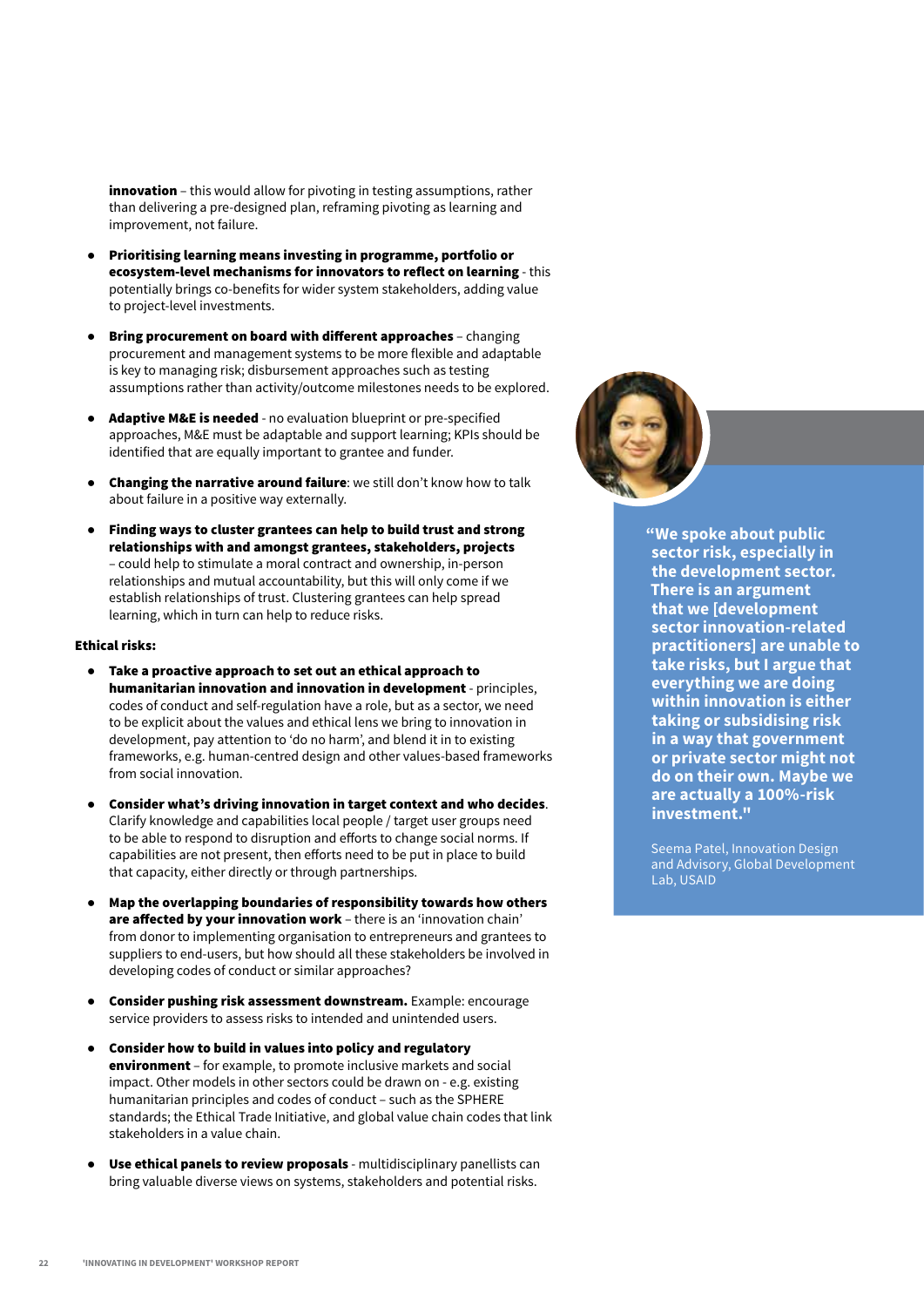# An emerging learning community? Actions and next steps

The Innovating in Development event was a rare opportunity to step back and reflect – in their feedback, participants enjoyed sharing and learning from others' hands-on experiences: what worked, what didn't, and what should be changed on the ground at implementation level. There was energy and engagement, and a clear appetite to continue to learn collaboratively and support each other – joint actions will be taken forward by different members of the group.

But it was clear to all that this event is just one step on the journey. The next step should take us to a different location, somewhere in Africa or Asia, to bring local innovators into the conversation to learn from on-the-ground experience in the settings where we want to see impact. We should involve more private businesses to get their ideas and responses, and to learn from the experience of combining development aid with private sector actors, as well as smaller entrepreneurs and local start-ups, if we are really to drive change forward.



**"In the US, we have informal communities of practice of organisations and individual champions who think about these type of questions, and there's a robust knowledge exchange going on there. I would love to see more exchange between them and groups here in the UK and Europe and globally, and to share that learning. We have the same conversations, but maybe now we need coordination and thinking about how we can move forward as a global community around these topics."**

Hunter Goldman, Senior Program Associate, Rockefeller Foundation

ideas to impact.